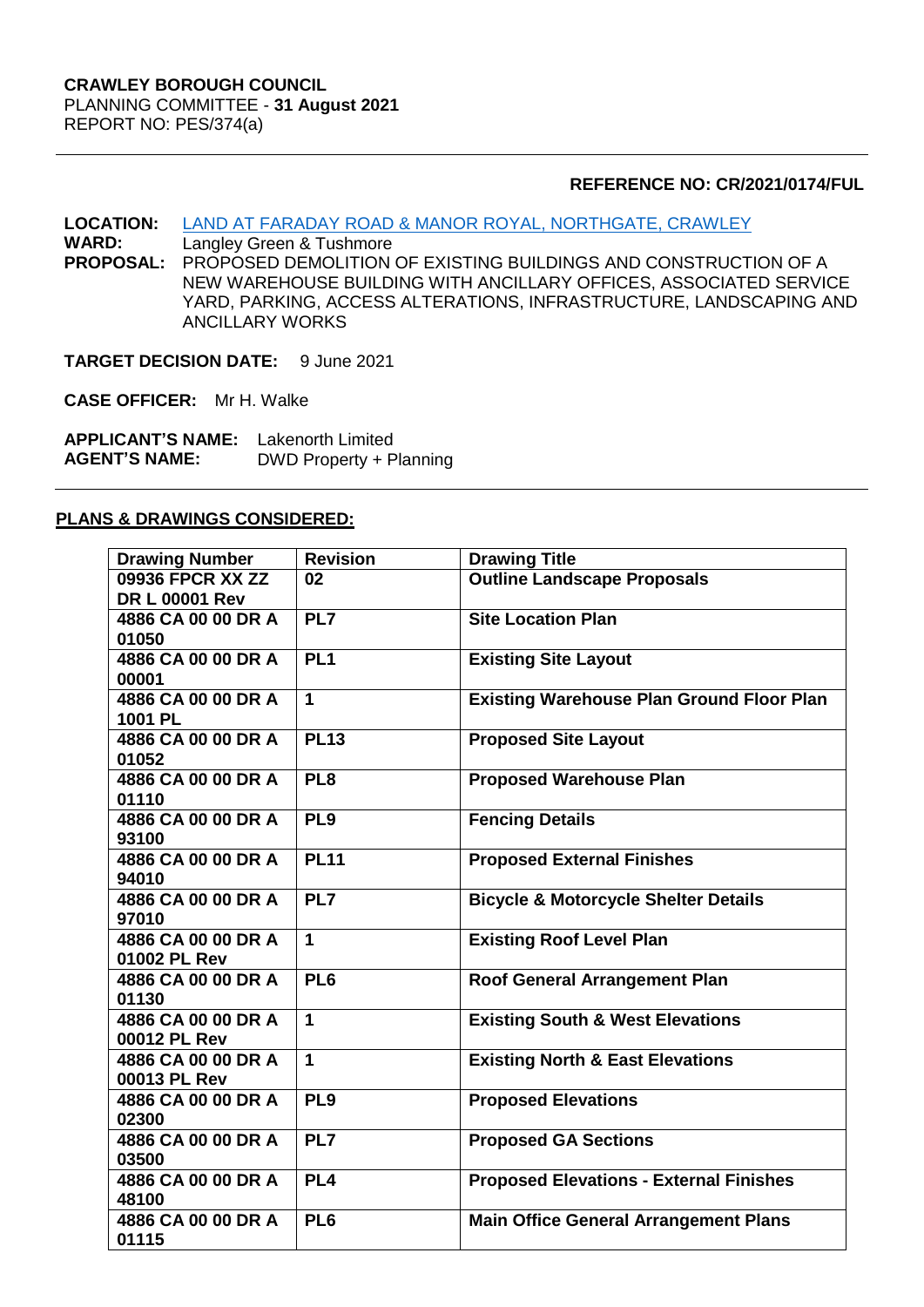| <b>WIE18065-SA-95-</b> | Former Eastern Access Proposed     |
|------------------------|------------------------------------|
| 0002-A01               | Lanscaping and General Arrangement |

## **CONSULTEE NOTIFICATIONS & RESPONSES:-**

- 
- 
- 3. National Air Traffic Services (NATS) No safeguarding objection
- 
- 5. Sussex Building Control Partnership
- 
- **CBC Planning Arboricultural Officer**
- 
- 
- 
- 11. CBC Energy Efficiency & Sustainability No objection subject to conditions
- 12. CBC Urban Design North No response received
- 13. WSCC Lead Local Flood Authority No objection subject to conditions
- 
- 
- 16. CBC Economic Development No response received
- 17. WSCC Fire & Rescue No response received
- 18. The Gatwick Diamond Initiative No comments received
- 19. Manor Royal BID Support, comments provided

# **NEIGHBOUR NOTIFICATIONS:-**

- 1. GAL Aerodrome Safeguarding The No objection subject to conditions<br>2. WSCC Highways The No objection subject to conditions 2. WSCC Highways **No objection subject to conditions** 4. Thames Water **No objection subject to conditions and informatives**<br>5. Sussex Building Control Partnership No response received 6. CBC Drainage Officer No objection subject to conditions<br>
7. CBC Planning Arboricultural Officer No comments received 8. CBC Environment Team No response received<br>
9. CBC Contaminated Land<br>
No objection subject to 9. CBC Contaminated Land No objection subject to condition 10. CBC Environmental Health No objection subject to conditions 14. CBC Manor Royal Support the application<br>15. CBC Env Health (AQMA) No objection subject to No objection subject to condition
	-
	-

Avtrac UK Ltd Ground Floor East Wing, Manor Place; Lakenorth Ltd First Floor East Wing, Manor Place; Boeing UK Training and FS Ltd, Faraday Road; Harwoods Jaguar Land Rover, Manor Royal; LTW Ltd Ground Floor West Wing, Manor Royal; Rico Logistics Ltd, Unit 4, The Faraday Centre; Allport Cargo Services Ltd, Units 2 and 3, The Faraday Centre; Suite A Durand House, Manor Royal; Treasure Chest Unit 1, The Faraday Centre; LSG Skychefs UK Ltd, Faraday Road; Unit 1, Connect Way; Parr Garage Unit 5, The Faraday Centre; Commercial Property Ltd, First Floor West Wing, Manor Place; Unit 38 Basepoint Business Centre, Metcalf Way, Manor Royal Business District.

# **RESPONSES RECEIVED:-**

None received

# **THE APPLICATION SITE:-**

- 1.1 The site is a square shape and situated on the north-east corner of the Manor Royal/Faraday Road junction. It has an area of approximately 1.4 hectares. It currently contains a large warehouse building with two storey ancillary offices fronting Manor Royal. The existing floorspace is 10,261 sqm, predominantly comprising 8,380 sqm warehouse (B8) use, with a further 1,881 sqm office floorspace. The building appears to be at least partially vacant.
- 1.2 There are a number of vehicular access points, on both Manor Royal and Faraday Road. The west side of the building, on the Faraday Road frontage, has a row of HGV loading bays. There is also a vehicular access to a rooftop car park at the northern end of the Faraday Road frontage. There is further surface car parking on the Manor Royal frontage, with a vehicular access along the eastern side of the site. Adjoining land to the south and west forms adopted public highway. The surrounding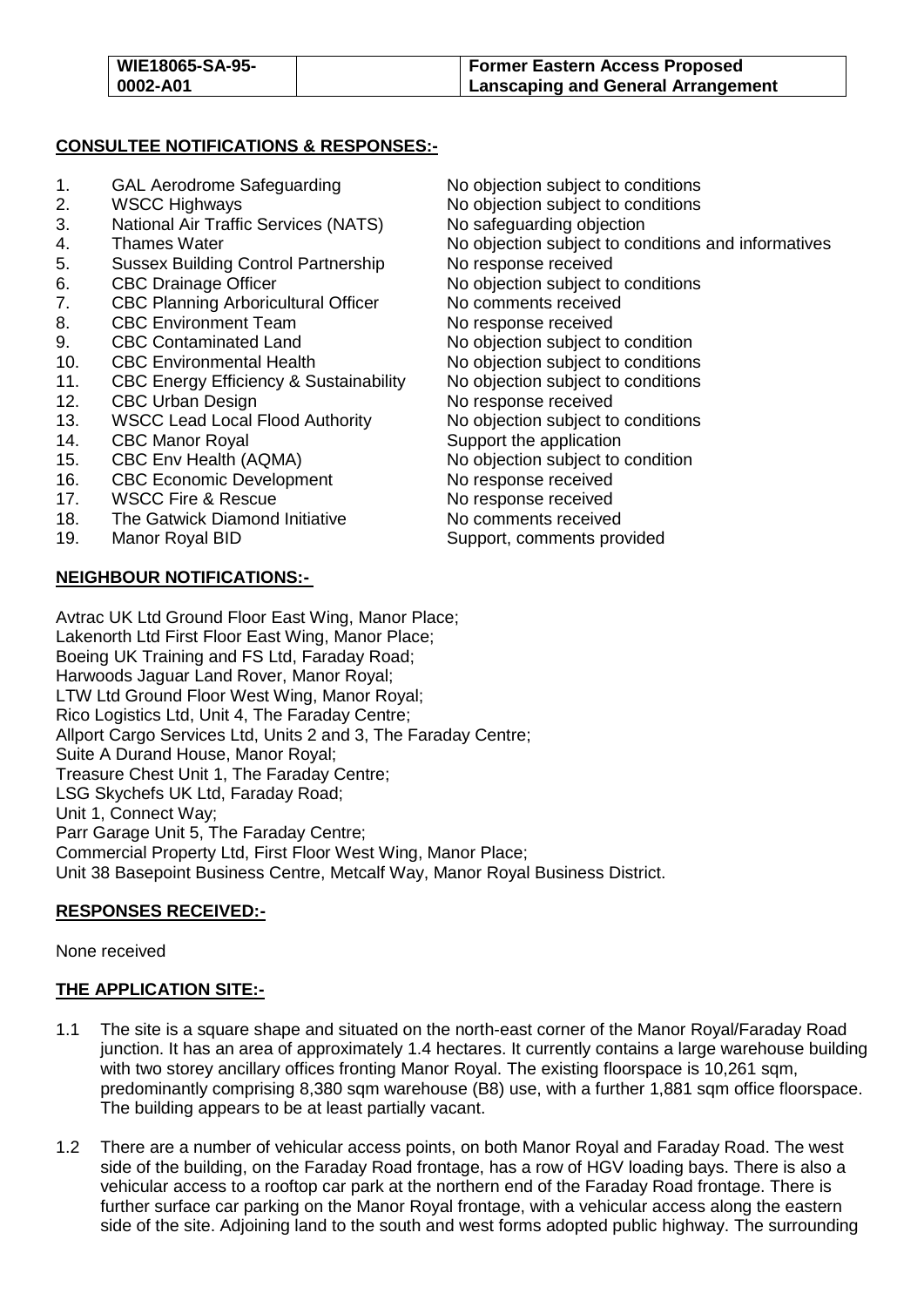uses are commercial, including B class uses, but with vehicle related uses immediately to the east and west.

- 1.3 The site lies within the Manor Royal Main Employment Area as defined in the Local Plan. In economic and employment terms, Manor Royal is extremely important to Crawley and the wider Gatwick Diamond area. The estate is covered by Article 4 directions removing permitted development rights for changes of use to residential (C3) uses from office (B1a), storage and distribution (B8) and light industrial (B1c).
- 1.4 The site also lies within a Priority Area for District Energy Networks as set out in the Local Plan. The Local Plan defines Structural Landscaping within the town, which includes the existing landscaping along Manor Royal. The site also lies within the Long Distance View Splay from Target Hill, which lies to the south-west. The site is shown as contaminated land on Council records.

# **THE PROPOSED DEVELOPMENT:-**

- 2.1 The proposal is for the demolition of the existing warehouse and the subsequent redevelopment of the site to form a new warehouse (B8) building (7,399 sqm in total). The building would be primarily warehouse space (7,319 sqm), with ancillary offices (680 sqm) and a small gatehouse.
- 2.2 The proposed warehouse would be located centrally within the site. It would measure 110 metres east to west and a maximum of 75 metres north to south. Its maximum height would be 15.85 metres. There would be car parking areas accessed from Manor Royal and, to the west of the building directly from Faraday Road. At the northern end of the site would be a gated access leading into the service yard. The building would have goods doors in its north elevation and office related glazing facing the junction of Manor Royal and Faraday Road. The main materials would be grey cladding panels.
- 2.3 A total of 61 car parking spaces are proposed, the majority of which would be located on the Manor Royal frontage. These would include four disabled spaces and thirteen electric vehicle spaces. There would be a further 28 commercial vehicle parking spaces within the service yard, besides those located at each of the twelve loading bays. Secure cycle parking to accommodate 33 cycles and five motorcycle spaces are also proposed.
- 2.4 In support of the application, the applicant has submitted the following documents:
	- Arboricultural Impact Assessment and Method Statement
	- Air Quality Assessment
	- BREEAM Pre-Assessment
	- Design and Access Statement
	- Ecology Report
	- Energy and Sustainability Strategy
	- Flood Risk Assessment
	- Framework Travel Plan
	- Planning Statement
	- Preliminary Environmental Risk Assessment
	- Transport Statement
	- Utilities Assessment Report
- 2.5 The proposal has been amended since it was first submitted, following concerns raised about design and the visual impact of largely blank elevations along the Faraday Road and Manor Royal streetscenes. The revised scheme has resited the office accommodation and associated glazing to the junction of Manor Royal and Faraday Road and relocated a substation away from this prominent corner. There was no change to the building footprint, but minor changes to the internal floorspace and the loss of three car parking spaces resulted. The landscaping proposals have also been revised following discussions about improved tree planting along Manor Royal.

# **PLANNING HISTORY:-**

3.1 The site appears to have originally been developed in the mid-1950s for industrial/factory use (refs Z/49/167, CR/164/53 and CR/11/54). There were various extensions through the 1960s. Permission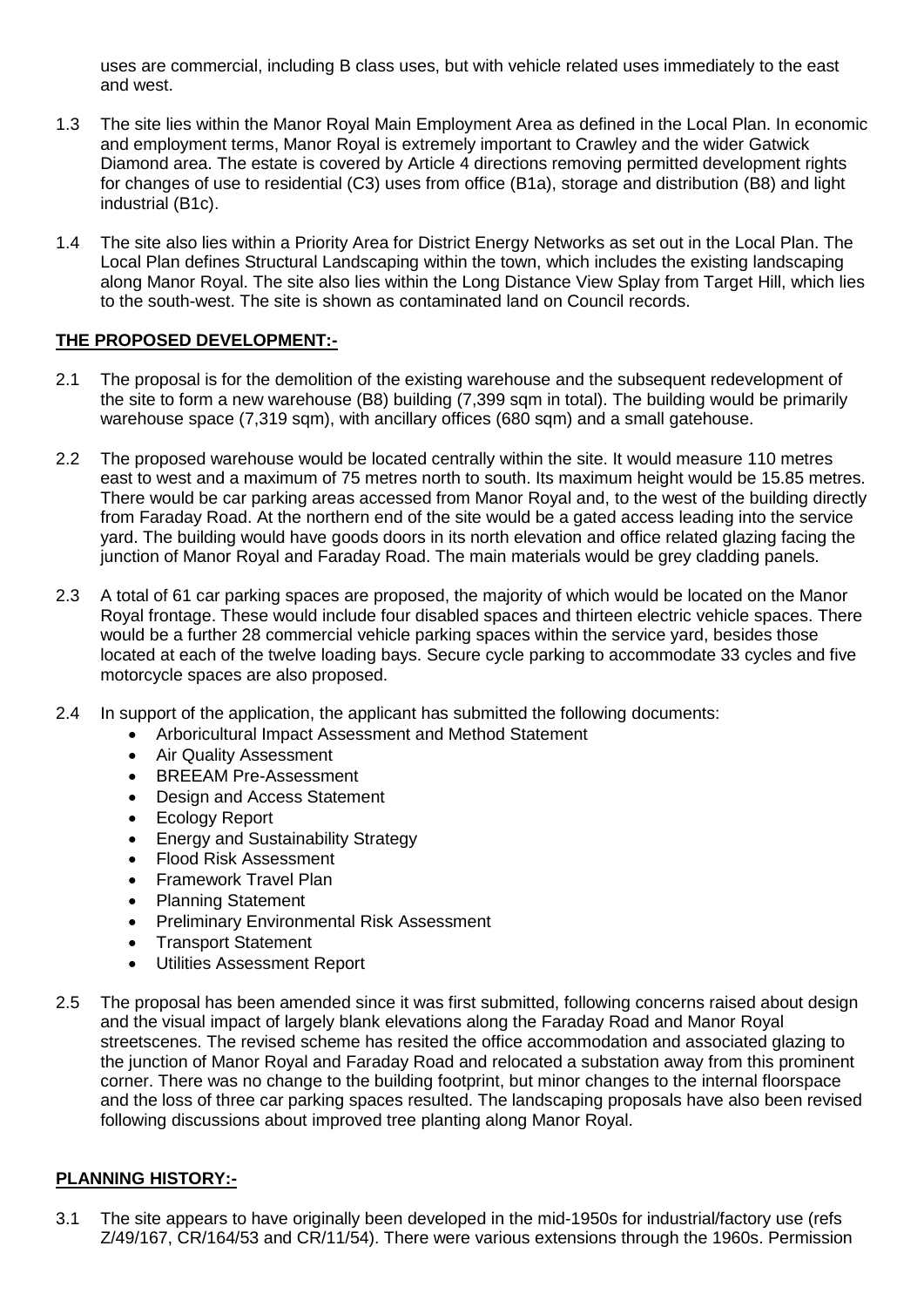was granted for "Use as industrial storage" in 1973 (CR/110/73). Subsequently there have been a number of applications for alterations, telecommunications and advertisements.

3.2 There is no recent relevant planning history.

# **PLANNING POLICY:-**

#### National Planning Policy Framework

- 4.1 The updated National Planning Policy Framework (NPPF) published in July 2021 states that the purpose of the planning system is to contribute to the achievement of sustainable development. In achieving this the planning system has three overarching objectives which are interdependent and need to be secured in mutually supportive ways. These are an economic objective, a social objective and an environmental objective.
	- Section 2 Achieving sustainable development. This section states that achieving sustainable development means that the planning system has three overarching objectives: an economic objective – to help build a strong, responsive and competitive economy, a social objective – to support strong, vibrant and healthy communities, by ensuring that a sufficient number and range of homes can be provided to meet the needs of present and future generations, and an environmental objective to contribute to protecting and enhancing our natural, built and historic environment. This includes making effective use of land, helping to improve biodiversity and addressing climate change.
	- Section 6 'Building a strong, competitive economy' emphasises the need for the planning system to help create conditions where businesses can invest, expand and adapt in order to support the need for economic growth and productivity. Significant weight should be placed on the need to support economic growth and productivity, taking into account both local business needs and wider opportunities for development.
	- Section 9 Promoting sustainable transport this section states that opportunities to promote walking, cycling and public transport use should be pursued.
	- Section 12 Achieving well-designed places. The creation of high quality buildings and places is fundamental to what the planning and development process should achieve. Good design is a key aspect of sustainable development, creates better places in which to live and work and helps make development acceptable to communities.
	- Section 14 Meeting the challenge of climate change, flooding and coastal change. In addition to supporting the increased use of renewable and low carbon energy and reducing greenhouse gas emissions, including complying with local sustainability requirements, flood risk should not be increased elsewhere and sustainable drainage systems should be incorporated in major developments.
	- Section 15 Conserving and enhancing the natural environment. Planning policies and decisions should contribute to and enhance the natural and local environment. Development should not add to or be at risk from pollution.

### Crawley Borough Local Plan 2015-2030

- 4.2 The following Crawley Borough Local Plan 2015 2030 (adopted December 2015) policies are relevant, which can be viewed online at:
	- Policy SD1 (Presumption in Favour of Sustainable Development) The Council will take a positive approach, in line with the planned approach to Crawley new town, to approving development which is sustainable and work proactively with applicants, stakeholders and other partners to find solutions. Development will be supported where it meets strategic objectives including becoming carbon neutral and addressing climate change; complementing the town's compact character and neighbourhood principles; respecting heritage; protecting and enhancing Green Infrastructure; creating a safe environment; providing for social and economic needs; and according with the Plan's policies and objectives.
	- Policy CH2 (Principles of Good Urban Design) Proposals must support locally distinctive development patterns, landscape character and heritage; create defined frontages and public/private areas; create safe and attractive routes for all; connect places for people and integrate land use and transport; provide recognisable routes and landmarks; consider flexible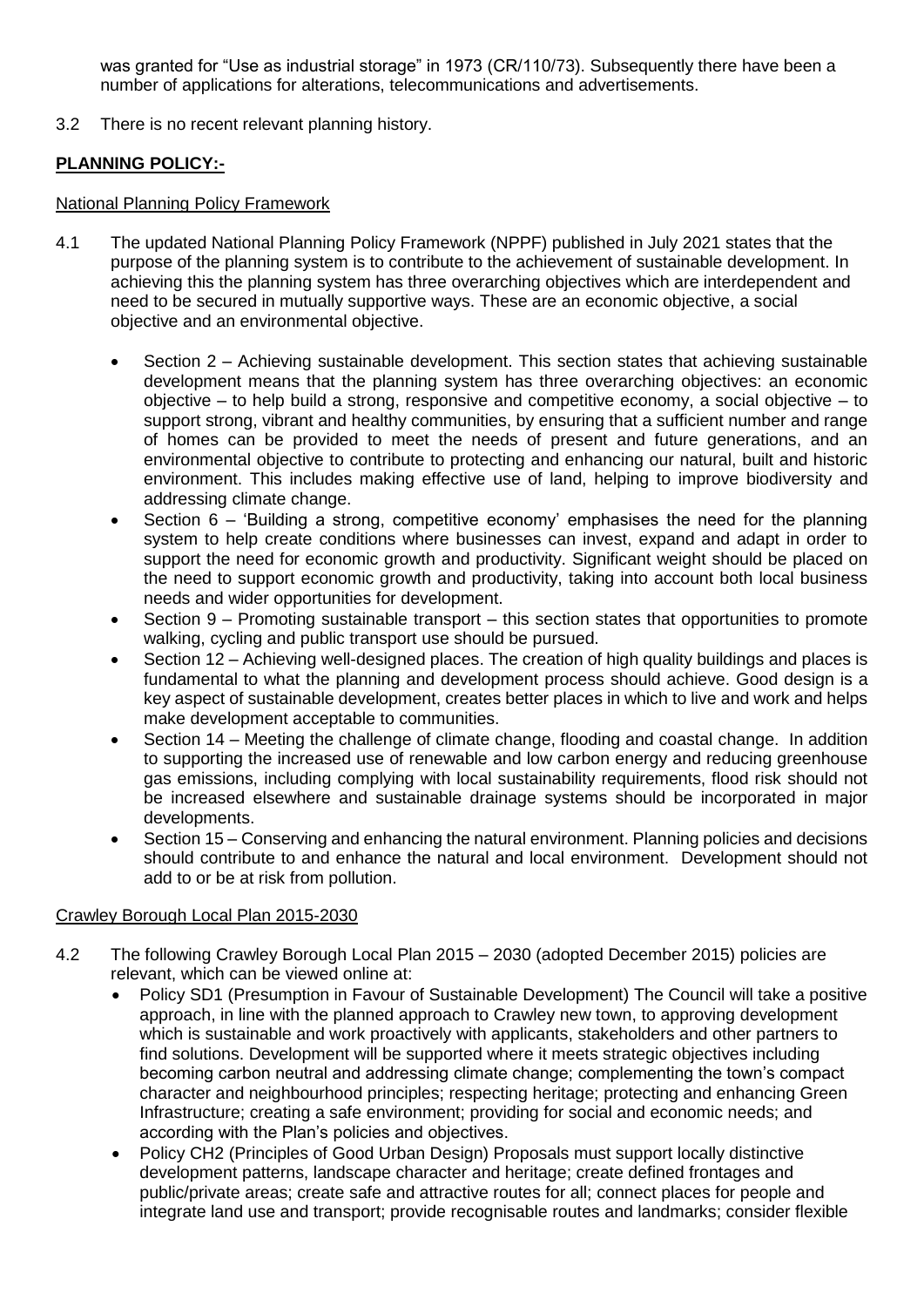development which responds to changing needs; provide diversity and choice to create viable places and meet local needs.

- Policy CH3 (Normal Requirements of all New Development) Development should be based on a thorough understanding of the significance and distinctiveness of the site and its wider context and demonstrate how attractive or important features of the site will be retained. These include views, landmarks, footpaths, rights of way, trees, green spaces, hedges, other historic landscape features or nature conservation assets, walls and buildings. Developments will also need to be of high quality in terms of their urban, landscape and architectural design and relate sympathetically to their surroundings in terms of scale, density, height, massing, orientation, views, landscape, layout, details and materials. Development should also provide/retain a good standard of amenity for future occupants and not cause harm to the amenity of the surrounding area, including through traffic generation and general activity. Development should demonstrate compliance with Secured by Design and meet the requirements for its safe and proper use, in particular in regard to access, circulation and manoeuvring and in this case vehicle parking. Individual or groups of trees that contribute positively to the area should be retained and, where any are lost, replacement tree planting should accord with the standards set out in policy CH6.
- Policy CH4 (Comprehensive Development and Efficient use of Land) Development proposals must use land efficiently and not unduly restrict the development potential of adjoining land, nor prejudice the proper planning and phasing of development.
- Policy CH6 (Tree Planting and Replacement Standards) Sets out that where development would result in the loss of trees, these should be identified and replaced to mitigate the visual impact from the loss of canopies. The requirement for replacement trees is based on the size of the trees to be lost and this is expected to take place on site or be subject to commuted payments for planting elsewhere. The Manor Royal Design Guide sets out tree planting requirements for that area.
- Policy CH7 (Structural Landscaping) requires that development proposals should protect and/or enhance structural landscaping, which runs along Manor Royal.
- Policy EC1 (Sustainable Economic Growth) This policy supports Crawley's role as the key economic driver for the Gatwick Diamond area and supports business growth. The policy seeks to ensure that Crawley's recognised economic role and function is maintained and enhanced through building upon and protecting the established role of Manor Royal as the key Business (B1), General Industry (B2) and Storage and Distribution (B8) location for Crawley and ensuring that it is the focus for sustainable economic growth. The policy sets out the need for approximately 23 hectares of employment land over the plan period.
- Policy EC2 (Economic Growth in Main Employment Areas) recognises the significant contribution that the town's employment areas make to its economy and that of the wider area, and protects against net loss of employment floorspace.
- Policy EC3 (Manor Royal) Manor Royal is the principal business location for Crawley, and instrumental to the success of the wider Gatwick Diamond. Development that is compatible with the area's economic function and role in the wider sub-region will be permitted where it falls within the B Use Class and would result in the reuse, intensification, or change of use of the land or buildings. Proposals that are not for B Use Class development will be permitted at Manor Royal if it can be demonstrated that they are of a scale and function that enhances the established role and business function of Manor Royal and would not undermine the business district. All development at Manor Royal should contribute positively to the overall setting and environment of the Main Employment Area as a business district through high quality design and landscaping that is in accordance with the Manor Royal Design Guide Supplementary Planning Document.
- Policy ENV1 (Green Infrastructure) states that Crawley's multi-functional green infrastructure network will be conserved and enhanced through a number of measures including maximising opportunities to maintain and extend infrastructure links and requiring large proposals to provide new, or create links to, green infrastructure where possible.
- Policy ENV2 (Biodiversity) All development will be expected to incorporate biodiversity features where appropriate and enhance existing features of nature conservation value around the development.
- Policy ENV6 (Sustainable Design and Construction) All development must consider how it can address sustainability through reducing energy consumption, using renewable and low carbon energy, improving existing buildings when adding extensions, minimising carbon emissions during development and ensuring embedded carbon is retained and considering District Heat Networks, water stress and temperature extremes. A Sustainability Statement should be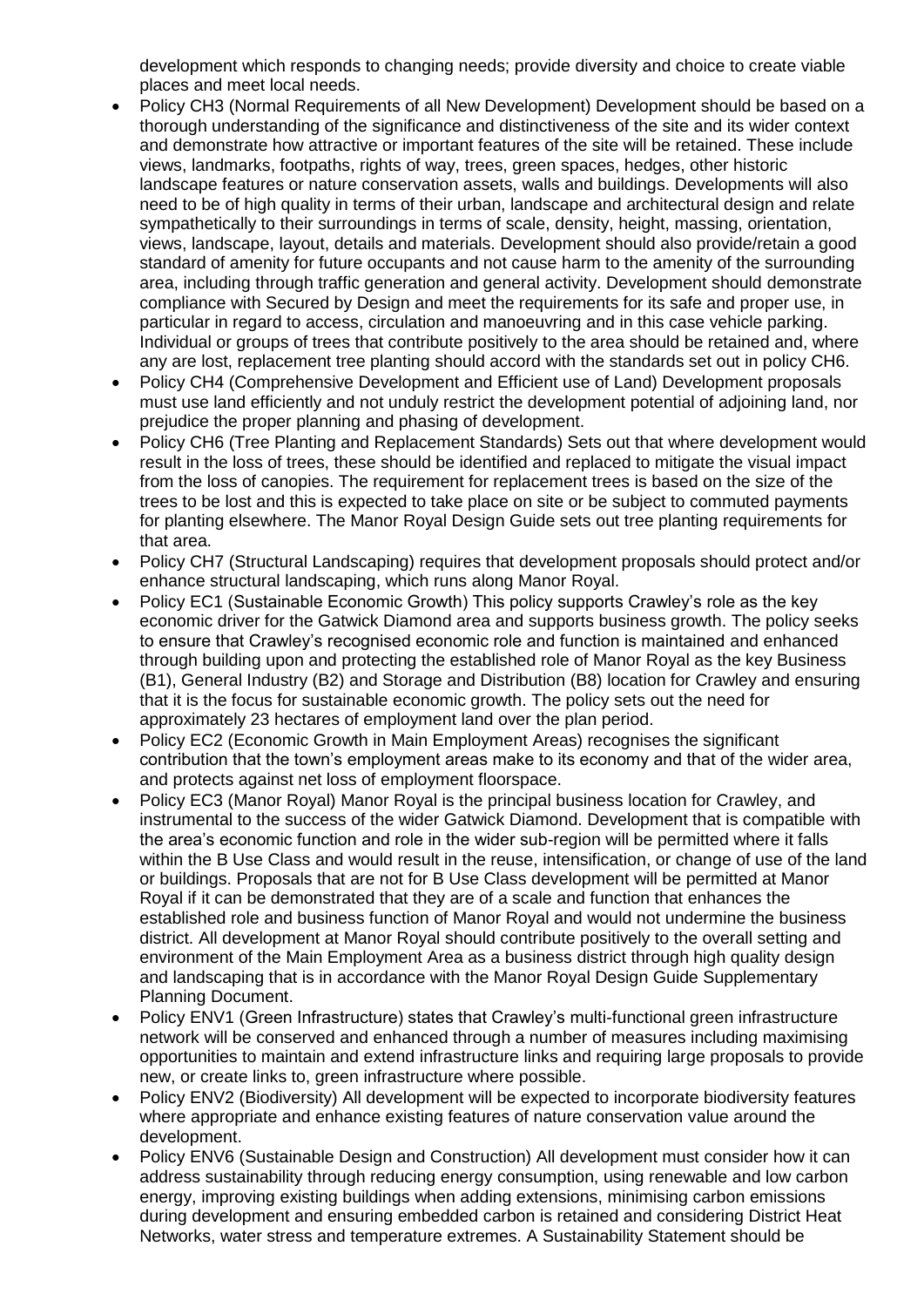submitted demonstrating how sustainability has been addressed through design and construction.

- Policy ENV7 (District Energy Networks) Major developments within a Priority Area for District Energy Networks should demonstrate how they have addressed the hierarchy supporting creation of networks. Manor Royal is identified on the Proposals Map as a Priority Area.
- Policy ENV9 (Tackling Water Stress) Non-residential development, where technically feasible and viable, should meet BREEAM Excellent including addressing maximum water efficiencies under the mandatory water credits.
- Policy ENV10 (Pollution Management and Land Contamination) ensures that new development does not increase levels of pollution or hazards and is appropriate to its location. Where a site may be at risk from contaminants or hazardous materials, information must be provided on how the risk will be addressed and pollution treated or removed.
- Policy ENV12 (Air Quality) states that proposals that do not have a negative impact on air quality will normally be permitted.
- Policy IN1 (Infrastructure Provision) Development must be supported by necessary on and off site infrastructure, including mitigation where needed, to avoid harmful impact upon existing infrastructure.
- Policy IN2 (Strategic Delivery of Telecommunications Infrastructure) requires proposals to be connected to high quality communications infrastructure.
- Policy IN3 (Development and Requirements for Sustainable Transport) Development should be focussed to achieve sustainable transport through use of public transport, walking and cycling. Development should meet the access needs generated and not have unacceptable impact on congestion or highway safety. Proposals should be supported by a Transport Statement/Assessment.
- Policy IN4 (Car and Cycle Parking Standards) Proposals should provide the appropriate car and cycle parking required by supplementary guidance.

## Submission Draft Crawley Borough Local Plan 2021-2037

- 4.3 The Crawley Borough Local Plan is in the process of review. The Council published its Submission Draft Local Plan (Regulation 19) in early January 2021. A public consultation was undertaken between 6 January and 30 June 2021 and therefore limited weight should be given to the following applicable policies:
	- Policy SD1: Presumption in Favour of Sustainable Development
	- Policy SD2: Enabling Healthy Lifestyles and Wellbeing
	- Policy CL2: Making Successful Places: Principles of Good Urban Design
	- Policy CL3: Movement Patterns, Layout and Sustainable Urban Design
	- Policy CL4: Compact of New Development Layout, Scale and Appearance
	- Policy DD1: Normal Requirements of All New Development
	- Policy DD4: Tree Replacement Standards
	- Policy DD6: Aerodrome Safeguarding
	- Policy IN1: Infrastructure Provision
	- Policy IN3: Supporting High Quality Communications
	- Policy EC1: Sustainable Economic Growth
	- Policy EC2: Economic Growth in Main Employment Areas
	- Policy EC3: Manor Royal
	- Policy EC4: Strategic Employment Location
	- Policy EC5: Employment and Skills Development
	- Policy GI1: Green Infrastructure
	- Policy GI3: Biodiversity and Net Gain
	- Policy SDC1: Sustainable Design and Construction
	- Policy SDC2: District Energy Networks
	- Policy SDC3: Tackling Water Stress
	- Policy EP1: Development and Flood Risk
	- Policy EP3: Land and Water Quality
	- Policy EP4: Development and Noise
	- Policy EP5: Air Quality
	- Policy EP6: External Lighting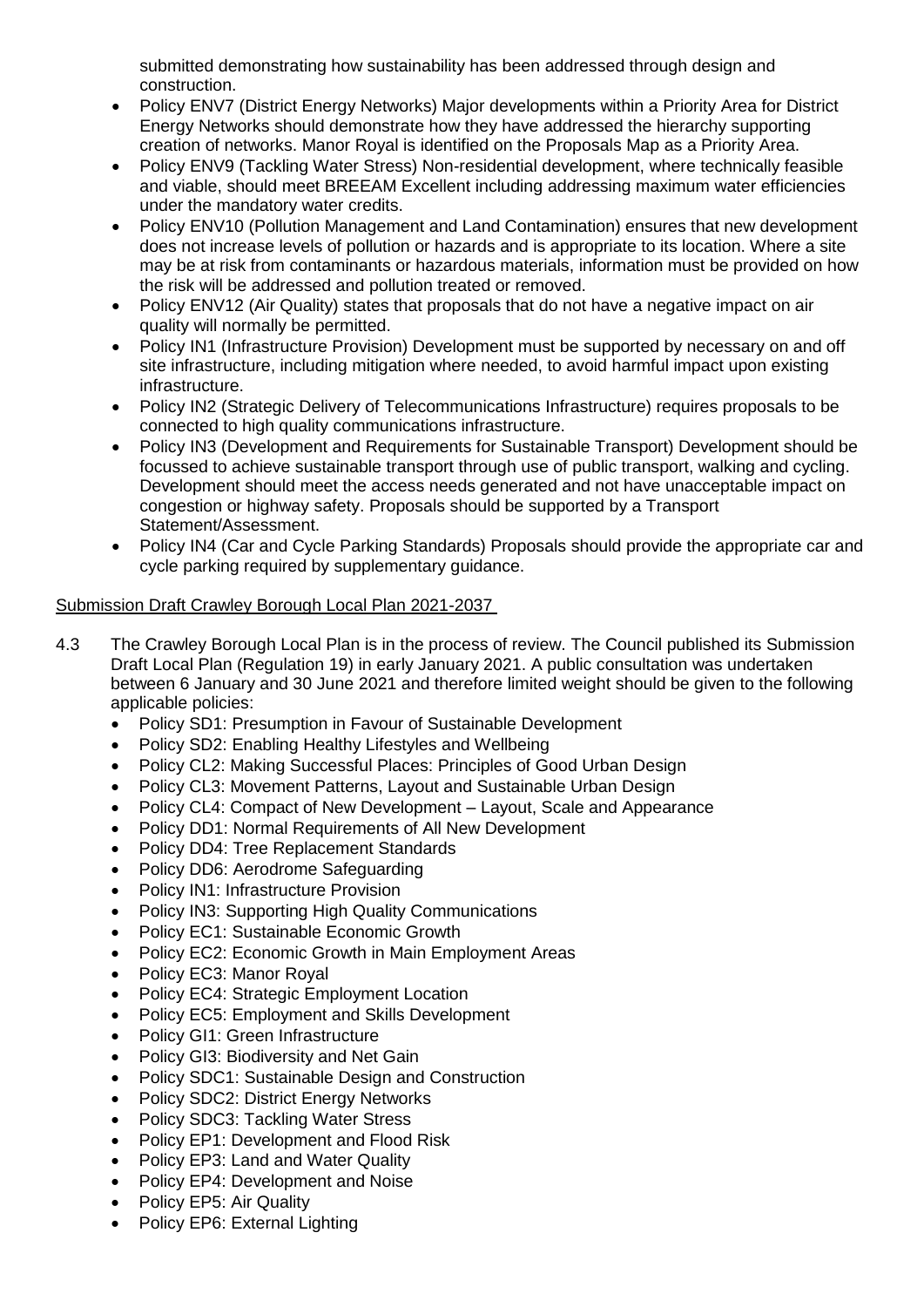- Policy ST1: Development and Requirements for Sustainable Transport
- Policy ST2: Car and Cycle Parking Standards

#### **Supplementary Planning Documents**

4.4 The following supplementary planning documents are also applicable to the development of this site:

**Planning and Climate Change SPD** – Adopted October 2016 – This provides further guidance on addressing the sustainability policies within the Local Plan, with examples of best practice and how to demonstrate compliance with the policies.

**Green Infrastructure SPD** – Adopted October 2016 - This SPD provides further guidance on new and replacement tree planting, protection of existing trees, biodiversity and wider landscaping issues.

**Urban Design SPD** – Adopted October 2016 - This document provides further advice on the principles of good urban design in the Crawley context, highlighting in particular the importance of massing and materials, public realm, street design, parking and sustainable design.

#### In respect of non-residential development, para 3.62 states:

*"The layout of non-residential development is particularly important to their success. This should address the street and the public realm in a considerate manner and not turn their back on the existing streetscape and layout of the town. The appropriate scale and massing of the development will depend on the location and existing urban fabric. Active frontages are particularly important to the vitality of the streetscape and the success of commercial and retail uses and should be incorporated within the design from the start."* 

For industrial and commercial development consideration should be made of appropriate materials, colours and massing to improve the architectural language (as buildings are often designed functionally with little architectural merit). Greater consideration of the layout of the buildings to the street is encouraged along with opportunities to improve the urban environment and use of landscaping.

Annex 1 of the SPD contains the Borough's indicative minimum parking standards. For sites in Manor Royal the following apply: For warehousing (B8), one car parking space per 100 square metres and one lorry space per 500 square metres (minimum one space) is required. For office uses, one car parking space per 31 square metres is the minimum standard. Disabled, cycle and motorcycle parking standards are also contained within Annex 1.

### **Manor Royal Design Guide SPD and Public Realm Strategy – Adopted July 2013**

This document aims to support economic growth in Manor Royal, providing guidance to ensure that new development makes a significant contribution to the uplift of the area and secures delivery of high quality development which supports the key business function. It requires all development to demonstrate the following:

- New buildings to be of high quality urban design
- Proposals seek to provide active frontages to routes
- Materials and finishes of good quality and support the principles of identity and sustainability
- Proposals to achieve a high level of security
- Surface water drainage considered
- Water efficiency measures considered
- The development must positively contribute to the landscape and identity of Manor Royal.

The document emphasises the importance of landscaping as a key consideration in creating a sense of place for Manor Royal and improving the quality of the public realm. A key approach to delivering these improvements is achieving robust and consistent frontages to improve the quality of the environment. It requires parking and servicing to be adequate to meet the needs of the development and to consider landscaping and seek to reduce monotonous surfacing of parking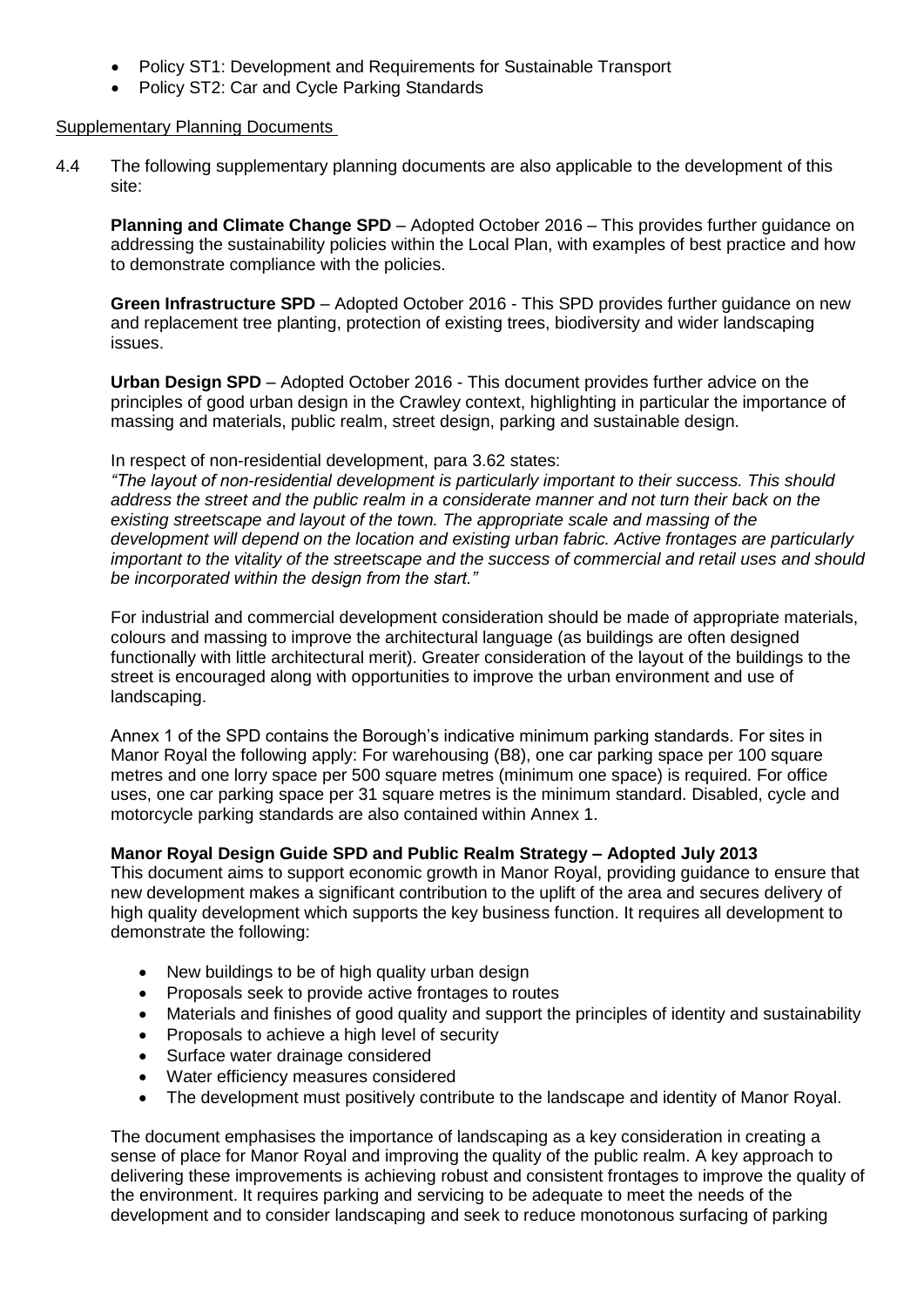areas. Boundary treatments must be appropriate in scale and context, with landscaping to reduce the visual impact of fences and barriers.

Manor Royal is identified as a primary road. The site is covered by the 'Manor Royal' heading in the SPD, which raises the opportunity for additional hornbeam planting along the road. The SPD sets out expectations in terms of landscaping, tree planting and appropriate distances that buildings should be set back. Faraday Road is identified as a secondary road, whilst important for navigation. The Design Guide states how Faraday Road would be improved by the introduction of tree and shrub planting. It also covers set back distances for new buildings. The Guide states that *"additional on-site planting would be to supplement the relatively narrow grassed highway verges and areas of*  less robust planting, particularly in respect of additional trees. The minimum depth of frontage *planting requirement would be 3m of planting across the entire frontage with trees at 15m spacing."* 

The Character Area A guidance in paragraph 4.1.1 provides further advice. It seeks to:

- Maintain the spacious setting of buildings;
- Build on the positive impact of high quality public realm and development through promoting high quality buildings that also improve the private realm;
- Provide active frontages, high quality materials, and planting of high aesthetic quality and durability; and
- Given the spacious and prominent nature of the area, explore the potential for taller buildings with due regard to the safeguarding requirements of Gatwick Airport.

## **Developer Contributions Guidance Note (published July 2016)**

4.5 This sets out the Council's approach to developer contributions following the introduction of the Community Infrastructure Levy. It provides details of the CIL charges and when S106 contributions will be sought. The document also sets out the Manor Royal contribution requirement towards the public realm in this area.

### **PLANNING CONSIDERATIONS:-**

- 5.1. The main planning issues in the determination of this application are:
	- Principle of development
	- Design and appearance of the proposal
	- Highways and parking
	- Trees and landscaping
	- Impact upon neighbouring properties/occupiers
	- Sustainability
	- Air quality
	- Contaminated land
	- Drainage and flooding
	- **•** Aviation
	- Infrastructure contributions

### **Principle of development**

- 5.2. The application site is situated within the Manor Royal Main Employment Area as defined by Local Plan economic policies EC1, EC2 and EC3. Policy EC3 places a clear focus on the delivery of business uses in Manor Royal, seeking to protect and reinforce its core business function by promoting development within the B use classes, and encouraging the reuse and intensification of land or buildings within the main employment area.
- 5.3. The proposed development would involve the demolition of the existing warehouse building (10,261 square metres (8,380 sqm warehouse (B8) use with 1,881 sqm ancillary offices). It would be replaced by a new warehouse building with ancillary offices (total 7,399sqm (7,319 sqm warehouse with ancillary offices 680 sqm, a meeting room and gatehouse)). This represents a reduction of just under 3,000 square metres of employment floorspace. Given the loss in total floorspace, the proposal needs to be considered against the three tests in policy EC2: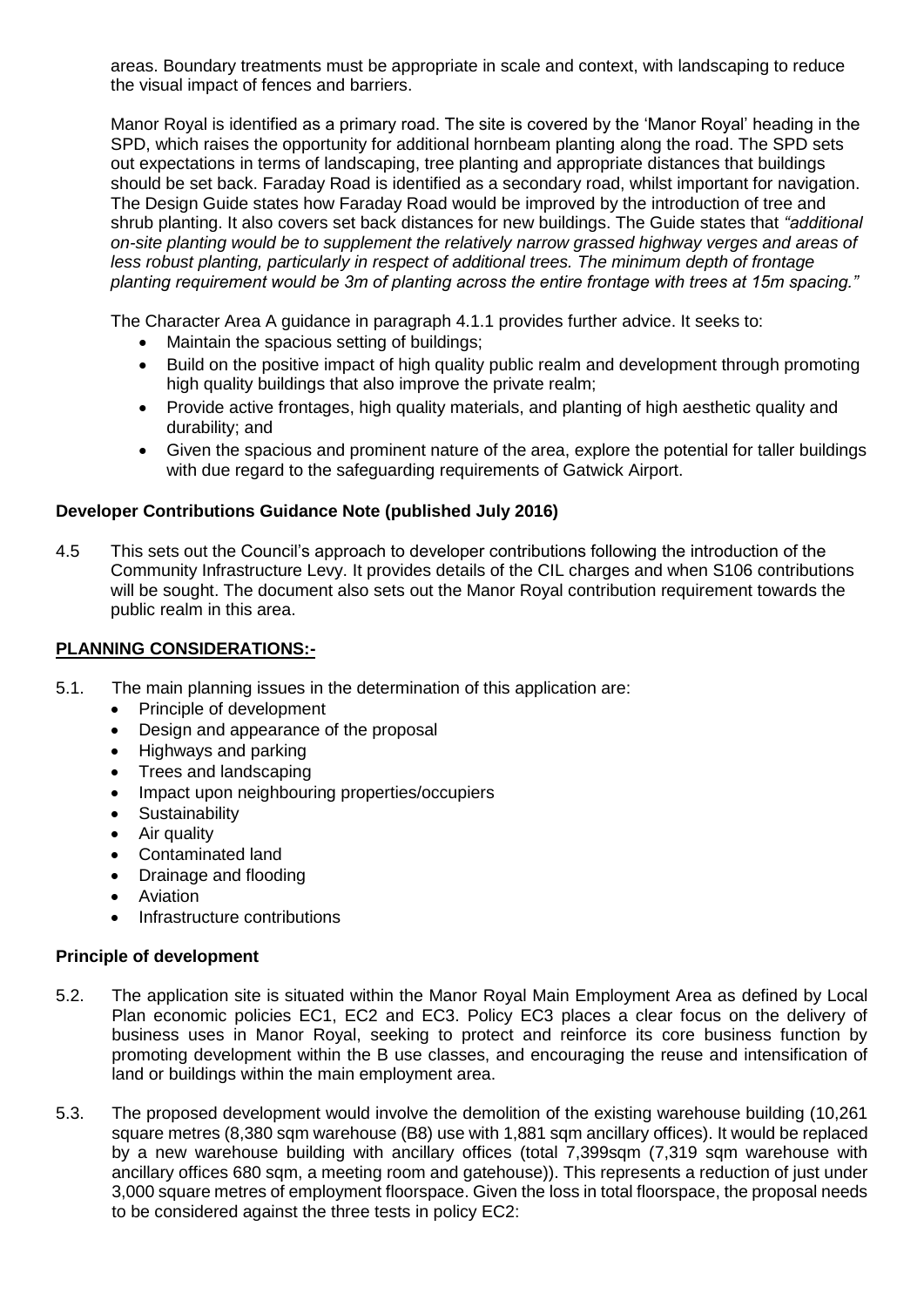# **i. the site is no longer suitable, viable or appropriate for employment purposes;**

The proposed development would result in a net loss of employment floorspace. However, the site is currently not occupied, its dated form is not suited to modern warehouse needs, with the applicant raising particular concerns about its height, and it seems unlikely to be fully reoccupied in the near future.

There is a significant need for new Class B8 development in Crawley, with the Crawley Focussed Economic Growth Assessment (2020) identifying need for at least 32.8ha new industrial (B1c/B2/B8) employment land. The NPPF para 82(d) requires planning policies to be flexible enough to enable a rapid response to changes in economic circumstances. The application, whilst resulting in (for operational reasons) an overall loss of employment floorspace, would retain the site in warehouse use, bringing what is a currently under-utilised site into active employment use, and would help to meet an identified need for B8 floorspace.

**ii. the loss of any floorspace will result in a wider social, environmental or economic benefit to the town;**

Given its current vacancy levels, the proposal would increase employment opportunities on the site. As a speculative development, it is not certain how many jobs would be created, but these would clearly provide economic and social benefits for Crawley.

### iii. **there is no adverse impact on the economic role or function of the Main Employment Area, and wider economic function of Crawley.**

The existing building is largely vacant and, given its age and design, is unlikely to be attractive to potential occupiers. Given that the development would retain the site in employment use and would contribute to accommodating the need for warehouse units, although providing a reduced amount of floorspace, it is not considered that the partial loss of employment floorspace would undermine the function of Manor Royal as an MEA, nor the wider economic function of Crawley.

- 5.4. Having regard to the above, the proposed development, although resulting in a loss of employment floorspace, it would retain the site in business focussed employment use, helping to meet what is a significant B8 floorspace need for Crawley. It would also support the expansion of an existing Manor Royal business and create new job opportunities. Officers consider that the applicant has provided sufficient economic information explaining the rationale for the reduction in floorspace. This explains that the existing buildings are nearing the end of their life cycle and no longer meet current business needs, which is reflected by the buildings having been part vacant for a number of years. Specifically, the information sets out that current market needs can be better catered for through a modern building of increased height, and a reduction building footprint to facilitate an increased yard and improved vehicle circulation space. Having reviewed the supporting information, it is considered by officers that although the proposal would result in some loss of employment floorspace, redevelopment of the site will bring about its improvement as an employment location, supporting the economic function of Manor Royal and that of Crawley, whilst delivering broader sustainability benefits. As such, it is considered that the applicant has justified the proposed net reduction in employment floor space consistent with Policy EC2.
- 5.5. The emerging Local Plan can be given little weight but, in this case, it is also worth noting that the draft wording of the updated Policy EC2 would allow a limited loss of employment floorspace where this may support the wider economic use of a site. In redeveloping the site to provide new warehouse buildings for business use, the application would add to the overall stock and range of premises at Manor Royal, helping to strengthen its offer as a business district.
- 5.6. Manor Royal BID has written in support of the application and state that it would help create a more modern feel at the heart of Manor Royal. They recommend engagement by the developer with the BID regarding the ReEnergise Manor Royal Onsite Renewable Energy Project and sustainable travel initiatives.
- 5.7. Overall, the applicant is considered to have justified the reduction in warehouse floorspace and it is considered that the redevelopment of the site for modern warehouse use would support Manor Royal as a main employment area, contributing positively to its business function and that of the wider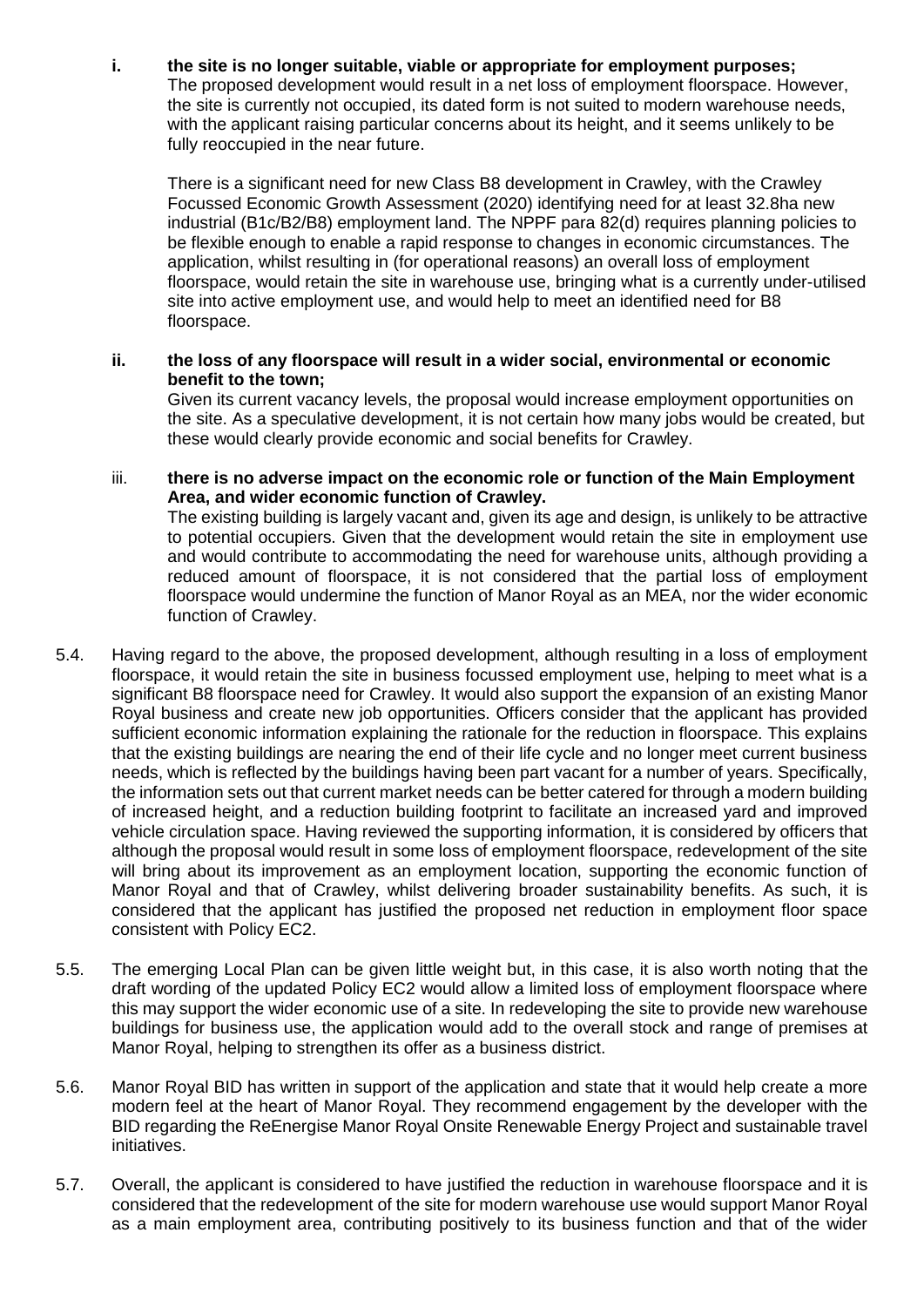Crawley economy. The proposal is considered to accord with Local Plan policies EC1, EC2 and EC3 and would maintain the provision of land for business uses in Manor Royal. The principle of the development is therefore considered to be acceptable.

### **Design and appearance of the proposal**

- 5.8. Policies CH2, CH3 and EC3 of the Local Plan require that all development should contribute positively to the overall setting and environment of Manor Royal through high quality design and landscaping. Policy EC3 specifically makes reference to the Manor Royal Design Guide SPD and affords this document significant weight. The design and landscaping of any development at this site would need to be carefully considered, given its visually prominent location.
- 5.9. The site is located centrally within Manor Royal and the Core Business Zone Character Area A identified in the Manor Royal Design Guide. The key design and layout considerations for proposals in this location are to:
	- Maintain the spacious setting of buildings;
	- Build on the positive impact of high quality public realm and development through promoting high quality buildings that also improve the private realm;
	- Provide active frontages, high quality materials, and planting of high aesthetic quality and durability; and
	- Given the spacious and prominent nature of the area, explore the potential for taller buildings with due regard to the safeguarding requirements of Gatwick Airport.
- 5.10. The existing building makes little positive contribution to the visual appearance of the area, although its glazing on the southern elevation at least offers an active frontage. The building has no significant architectural merit and the west elevation to Faraday Road is dominated by loading bays. There is no objection on design grounds to redevelopment.
- 5.11. The revised proposal will introduce a new focal point at the Manor Royal/Faraday Road junction, following the relocation of the ancillary office floorspace. This would introduce three storeys of glazing wrapping around the corner. The main pedestrian entrance would also be located on the corner. The glazing would be highlighted by a projecting fin and canopy. The remainder of the Manor Royal and Faraday Road frontage would be blank, but feature profiled vertical cladding at the lower level with contrasting flat horizontal cladding panels above. To the north, the building would feature a series of loading bays for vehicles of varying sizes. This loading area would be largely screened from public view by the extent of the building running along Faraday Road. Landscaping to the south of the site would enhance its appearance and provide some screening of the blank element of the southern elevation. Additional tree planting within the highway verge, to fill a gap within the existing line of trees is also proposed.
- 5.12. Overall, it is considered that the design and layout of the building and site would be appropriate within the context of the town's main employment area. Whilst it is a substantial and relatively plain building, this reflects its proposed warehouse function. The prominent corner part of the site has been improved and will accommodate the most active part of the frontage, with activity being visible within the office space. As such, the proposal is considered to be acceptable in design terms and would accord with the relevant policies within the Crawley Borough Local Plan and the Manor Royal SPD.

### **Highways and parking**

- 5.13. The site is located on Manor Royal, which forms a key and busy east-west link across the Manor Royal Business District. Faraday Road, whilst a more minor road, is also busy and used by a variety of commercial vehicles, including HGVs. The site currently has accesses onto both roads. The site currently has a total of 287 car parking spaces, mainly on the roof. There are thirteen goods vehicle bays accessed directly from Faraday Road.
- 5.14. The proposal would retain the existing vehicular access at the north-west corner of the site, which currently serves the rooftop car park. This would form the access to the service yard for the proposed warehouse. The eastern access from Manor Royal would be closed, with the other access serving the proposed car park to the south of the building. WSCC Highways have confirmed that, subject to some further detail and the conclusion of a S278 agreement, they are satisfied that the off-site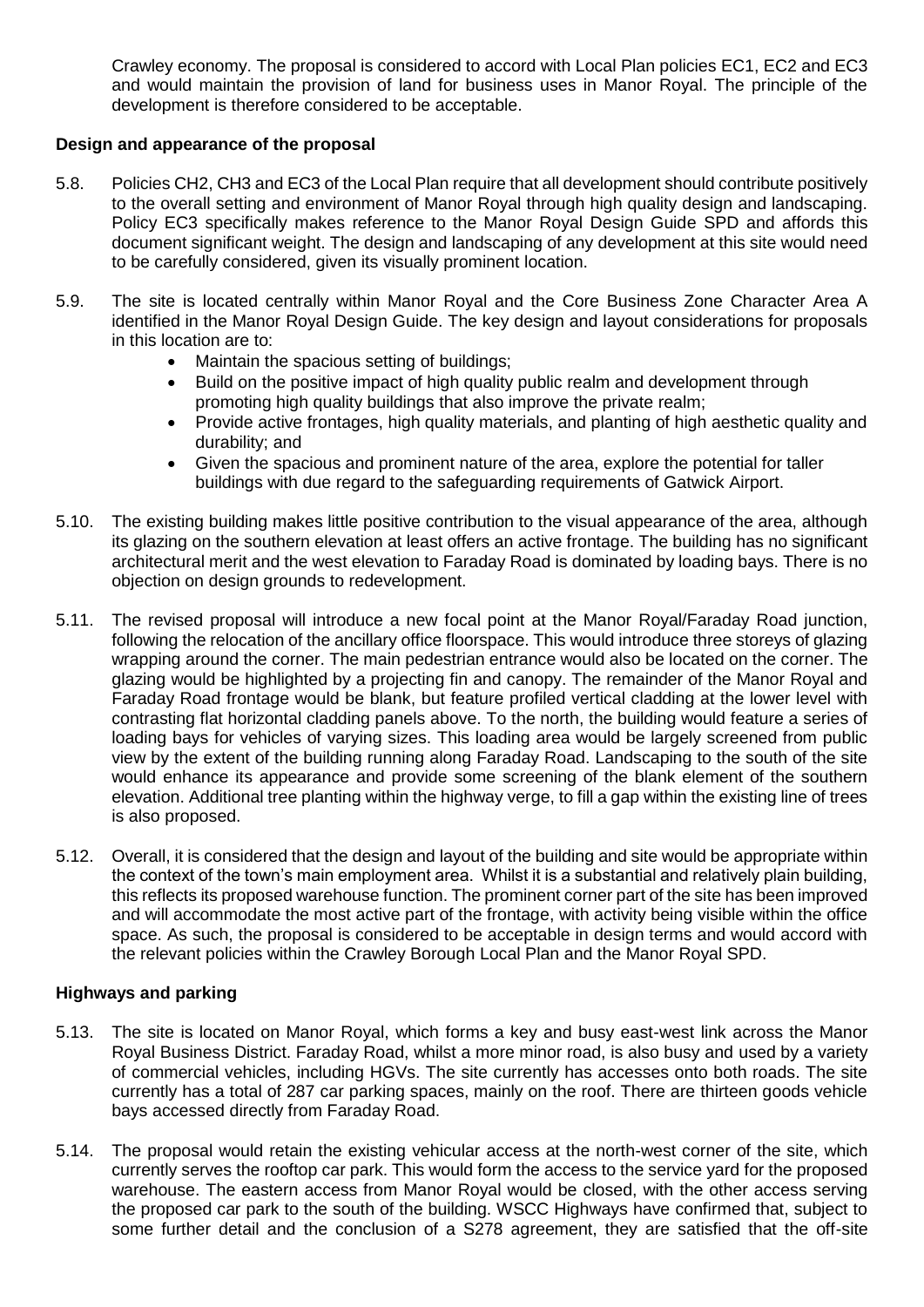highway works to close the access and reinstate the footway, verge and kerb are acceptable. As stated below, this also offers the opportunity for new tree planting.

- 5.15. Given the reduction in floorspace compared to the existing building, the Transport Assessment confirms that the scheme would result in a reduction by all modes of travel compared to what is currently operating. It states that vehicle trips will reduce from 814 to 483 and that this will be seen in the AM/PM peaks. WSCC Highways accept these findings.
- 5.16. Pedestrians would use the existing pedestrian routes on Faraday Road and Manor Royal to access the main entrance close to the junction or use gates to enter the service yard. Cycle and motorcycle parking is proposed on the Faraday Road frontage.
- 5.17. The application site is in a sustainable location, with bus stops located directly outside on Manor Royal and slightly to the north on Faraday Road (the latter serving the Fastway service). There are cycle routes along Manor Royal and, slightly to the south-west, a dedicated route towards the town centre. There are parking restrictions on both Manor Royal and Faraday Road, with very limited on-street parking near the site. The Manor Royal estate also has a good network of footpaths and crossings. The site is in a good location to encourage sustainable travel amongst the workforce.
- 5.18. The proposed development is for B8 (storage or distribution) and in terms of car (including disabled), cycle, lorry and motorcycle parking provision meets the Council's adopted minimum parking standards. The Council's parking standards for Warehousing (B8) is one space per 100sqm for cars and one space per 500sqm for lorries (1 lorry space minimum). With a total building floor area of 7,399 sqm, the proposal should provide 74 car parking spaces and 15 lorry parking spaces. The total number of vehicle parking spaces proposed is 89, which meets the overall parking requirement. The mix is shifted towards commercial vehicle spaces, rather than cars in the scheme, but some of the spaces within the service yard could be used for car parking if required by a future occupier. Overall, the level of vehicle parking is acceptable and no objection is raised by WSCC Highways on parking grounds.
- 5.19. A total of thirteen electric vehicle charging spaces are proposed. WSCC Highways comment that this equates to 20% of the standard car parking spaces, which is in accordance with their guidance. A total of 33 cycle spaces and five motorcycle spaces are also proposed, which is slightly higher than the required 23 cycle spaces for staff and visitors. This will help to encourage sustainable travel and is acceptable.
- 5.20. The applicant has prepared a framework travel plan, which is considered acceptable at this stage by WSCC Highways. WSCC Highways seek a Travel Plan Auditing Fee to cover the resource costs of assessing and auditing Travel Plans through the planning process, and as part of the 5 year monitoring period. The applicant has agreed to this contribution of £3,500, which can be secured through a S106 contribution. WSCC Highways also seek conditions to address the access closure, EV charging spaces, a Travel Plan and a Construction Management Plan.
- 5.21. Overall, the proposal is considered acceptable in highways and parking terms, subject to conditions, and to comply with the sustainable transport requirements of local and national policies.

### **Trees and landscaping**

5.22. The applicant has submitted an Arboricultural Impact Assessment and Method Statement. There is limited planting within the site as existing. There is a Swedish Whitebeam in the south west corner of the site, which is relatively prominent although has a lean and appears to be experiencing root plate lifting. It is not considered worthy of retention. To the east along the southern boundary is a Wild Cherry and a group of trees that appear to have been topped. These trees are all visually dominated by two taller and apparently healthy London planes within the highway verge. There are other hornbeams within the highway verge along the Manor Royal frontage. It is proposed to remove the Swedish Whitebeam, the Wild Cherry and the group of smaller trees on the southern boundary. Taking account of the girth of the trees and policy CH6, a total of 17 replacement trees should be planted.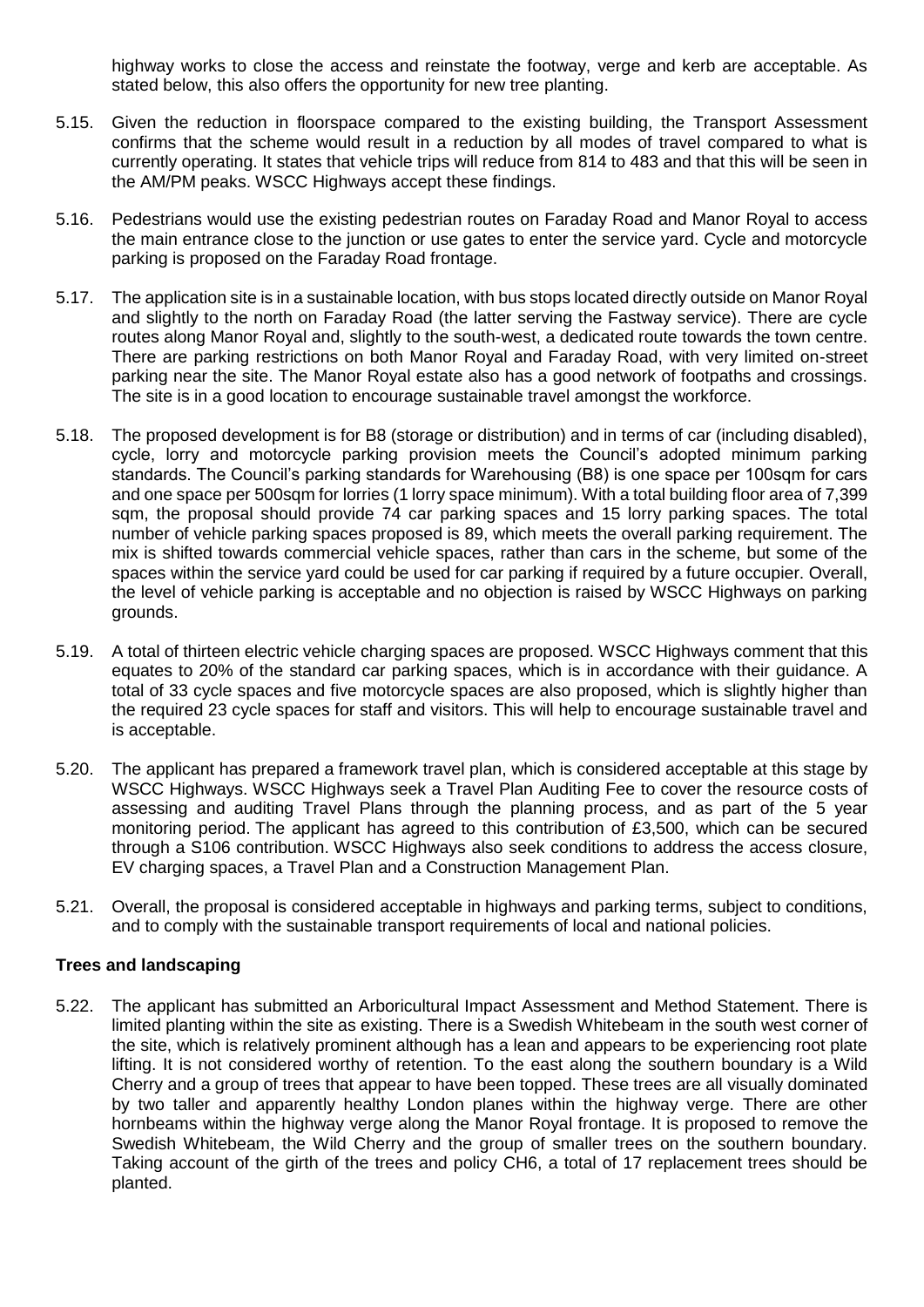- 5.23. The proposed landscaping scheme proposes six hornbeam within the site along the southern boundary. These should grow to a height of 10-18 metres and will fill an existing visual gap in the landscaping at this point. An additional tree is hoped to be planted in the highway verge following the closure of the existing easternmost vehicular access. Four trees would be planted in the north west corner of the site and three to the north east. Along the eastern and northern boundaries, a hornbeam hedge is proposed. Supporting ground cover planting is proposed to all except the Faraday Road frontage. At the north western corner of the site, the SUDS proposals will allow some wetland planting to take place.
- 5.24. With regard to the highway verge tree proposed, WSCC Highways have commented that utility services and method of planting will need to be assessed in more detail. They will also need to agree the species and a contribution towards ongoing maintenance. In planning terms, officer consider that these matters can be addressed through a S106 agreement.
- 5.25. Overall, the landscaping, despite the loss of some trees, is considered to be a significant improvement on existing landscaping and will provide some vegetation screening for blank parts of the elevations and serve to reinforce the Structural Landscaping along Manor Royal. There is a slight shortfall of replacement tree provision against the policy requirement. This may be addressed by enhanced planting within the highway verge, but otherwise can be covered by an off-site contribution of up to £2100 (£700 x 3 trees).

### **Impact on neighbouring properties/occupiers**

5.26. The surrounding area is industrial and commercial in its nature and appearance and protected for such uses by planning policies. Immediate industrial/commercial neighbours are therefore unlikely to suffer disturbance from the proposal. There are no residential dwellings in the near vicinity. It is therefore considered that the proposed development would not be detrimental to the amenities of neighbouring occupiers, subject to the dust management and construction management plans requested by consultees.

#### **Sustainability**

- 5.27. Policy ENV6 (Sustainable Design and Construction) states that all development must consider how it can address sustainability through reducing energy consumption, using renewable and low carbon energy, improving existing buildings when adding extensions, minimising carbon emissions during development and ensuring embedded carbon is retained and considering District Heat Networks, water stress and temperature extremes. Policy ENV7 (District Energy Networks) states that major developments within a Priority Area for District Heat Networks should demonstrate how they have addressed the hierarchy supporting creation of networks. Manor Royal is identified on the Proposals Map as a Priority Area. Policy ENV9 (Tackling Water Stress) states that non-residential development, where technically feasible and viable, should meet BREEAM Excellent including addressing maximum water efficiencies under the mandatory water credits.
- 5.28. The proposal is supported by an Energy & Sustainability Strategy and a BREEAM Pre-Assessment Document. The Energy & Sustainability Strategy identifies both the current adopted and draft policies, and responds in the following terms:
	- Building fabric, lighting and ventilation services are set at a level of efficiency to achieve Building Regulations compliance before allowing for any low/zero carbon technology;
	- The development is proposed to be 'future proofed' for connection to a future heat network through inclusion of a suitable location for the heat network to enter the building and connect to a future heat interface unit and a route for the network from the site boundary identified as safeguarded for a future pipework route;
	- 59 kWp of solar photovoltaic provision on the roof;
	- Air source heat pumps are proposed for provision of heating and cooling to the office areas
- 5.29. As a result of these measures, the development proposes to achieve a 25% reduction in  $CO<sub>2</sub>$ emissions, compared with Building Regulations standards, with 20.4% of the energy demand being derived from low and zero carbon sources. Thirteen electric vehicle charging points are also proposed.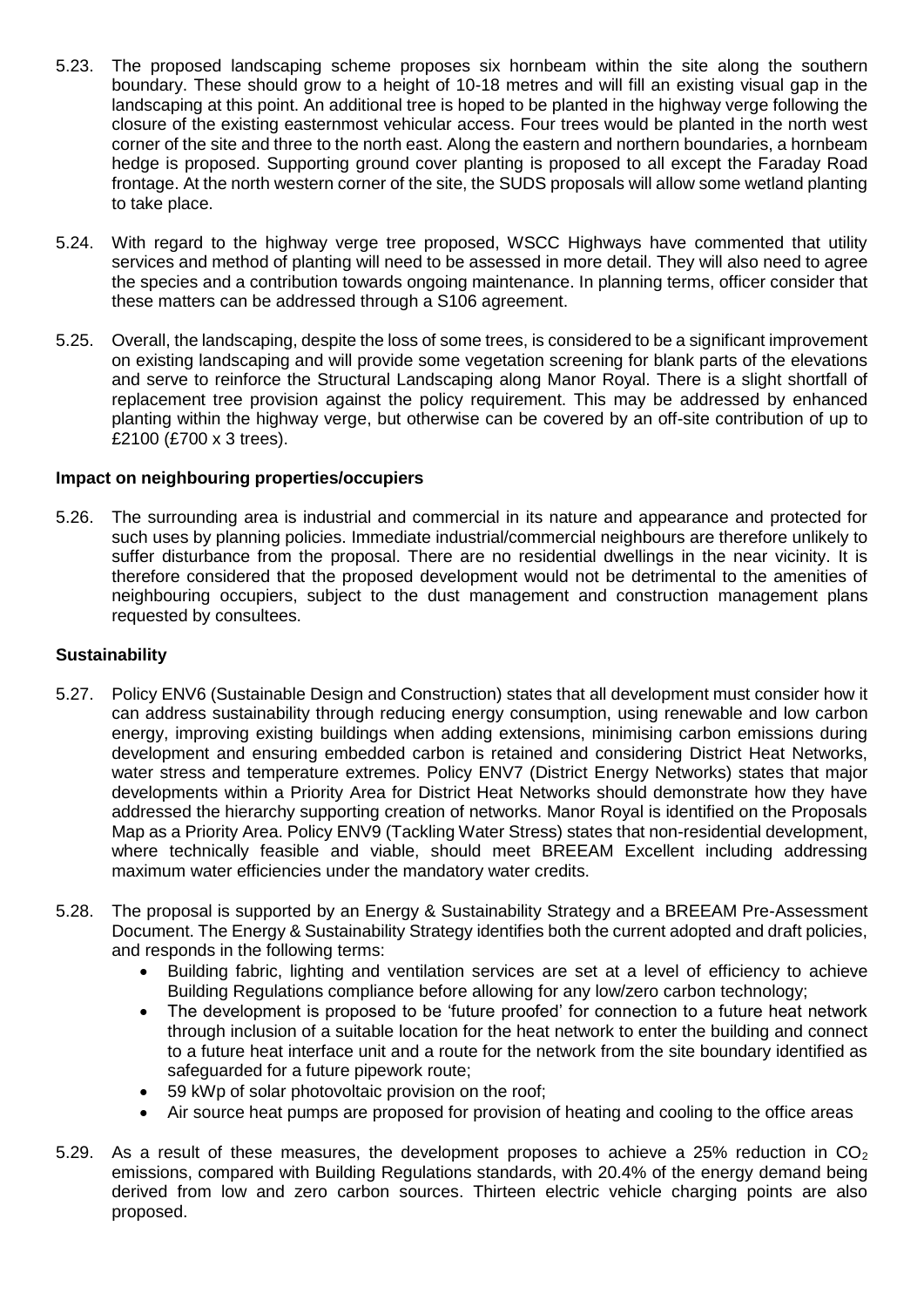5.30. The Energy and Sustainability officer is satisfied with these proposals, subject to appropriate conditions. The proposed strategy is considered acceptable in principle for the purposes of policies ENV6 and ENV7. The provision of further details regarding the 'future proofing' energy network measures and the solar PV can be secured by conditions.

## **Air Quality**

- 5.31. The application was supported by an Air Quality Assessment that considered the air quality impacts during demolition, construction and subsequent operation. The Council's Air Quality officer raises no objection. She comments that the report found that during the construction phase, dust emissions can be adequately managed by adopting appropriate mitigation measures. She recommends a condition to secure a Dust Management Plan be attached to any approval.
- 5.32. Unlike other recent warehouse schemes in Manor Royal, the proposal, due to the existing warehouse use and the reduction in floorspace, would result in a decrease of 331 two-way vehicle trips per day. Consequently, the Air Quality officer is satisfied that the proposal *"would not create any additional, significant, adverse air quality impacts."*
- 5.33. Overall, subject to the Dust Management Plan condition, the proposal would not result in an adverse impact upon air quality and would therefore accord with Local Plan policies CH3 and ENV12.

## **Contaminated Land**

5.34. The site lies at the centre of Manor Royal and contains an existing warehouse building. The site was formerly an engineering works. It is identified as being potentially contaminated. The applicant submitted a Preliminary Environmental Risk Assessment. The report and its recommendations were considered acceptable by the Council's Contaminated Land officer. He recommends a four stage strategy to assess the risks associated with possible contamination and to address them appropriately. Confirmation of the completion of the remediation works is also required. Therefore, the proposal, subject to these conditions, would not result in an adverse impact regarding contamination and is considered acceptable in this regard.

### **Drainage and flooding**

- 5.35. The site is located in Flood Zone 1, with a low probability of flooding. SUDS techniques, including permeable surfacing, a basin in the north-west corner to reduce flows and geocellular tanks to the north and south of the site are proposed. The Council's Drainage officer and WSCC Lead Local Flood Authority are happy with the detail provided and have no objection, subject to conditions.
- 5.36. Thames Water has commented that the development would be close to a strategic sewer. The company does not object, subject to a method statement being approved and implemented if piling is proposed. In terms of discharge to the public sewer, a permit will be required from Thames Water and efforts made to minimise discharges. Overall, the scheme is considered acceptable in drainage and flooding terms.

### **Aviation**

5.37. Gatwick Airport Safeguarding and NATS Safeguarding confirm that they have no objection to the proposal on aviation safety grounds. Gatwick Airport seeks conditions covering a Bird Hazard Management Plan, landscaping and the use of solar PV panels to ensure that these matters are acceptable in relation to the airport.

#### **Developer contributions**

- 5.38. A S106 agreement would be required if permission is to be granted to secure the following contributions:
	- Travel Plan monitoring fee of £3500
	- Off-site planting of a tree within the highway verge, subject to below ground investigations, with a commuted sum for ongoing care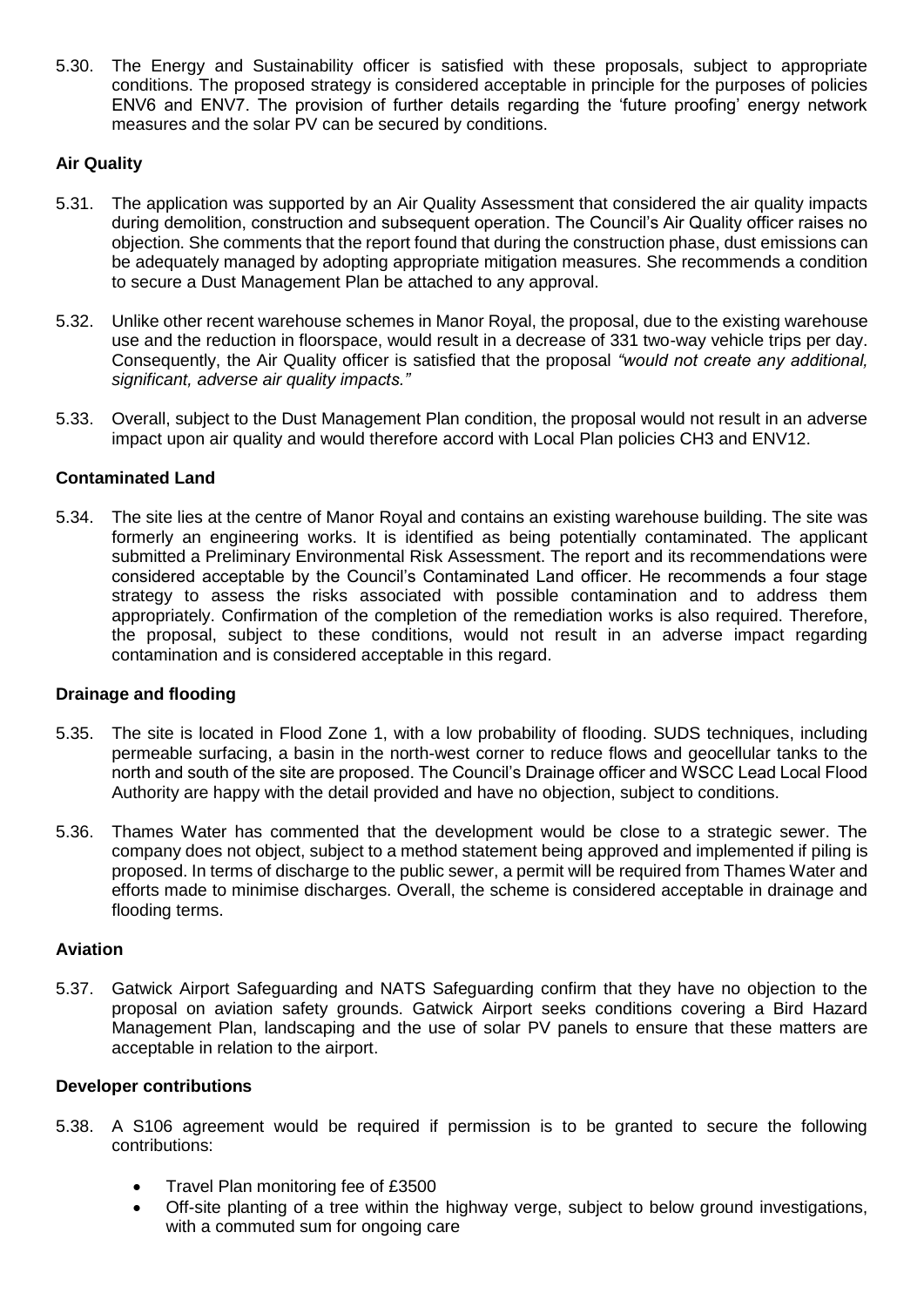- Contribution towards off site tree planting based on the formula set out in policy CH6.
- 5.39. The proposal would result in a reduction in business floorspace, so a Manor Royal contribution towards public realm improvements would not be required.

## **CONCLUSIONS:-**

- 6.1. The redevelopment of the site to create a modern, albeit slightly smaller, warehouse is acceptable in planning policy terms and would help support Manor Royal. The warehouse design, whilst relatively plain and functional, along with its size, massing, materials and landscaping are considered acceptable within Manor Royal. The operational needs of the site would be met by the proposed parking arrangements and the Local Highway Authority have confirmed there are no objections in terms of impact upon road capacity or highway safety. The proposals in relation to drainage, air quality and contaminated land are acceptable, subject to conditions, and the sustainability measures would provide a BREEAM excellent rating for water and energy credits.
- 6.2. Subject to the completion of a legal agreement to secure the Travel Plan monitoring fee and tree planting, it is considered that the proposal would accord with the relevant sections of the NPPF, policies within the Local Plan and the relevant Supplementary Planning Guidance. On this basis, it is recommended that planning permission be granted.

## **RECOMMENDATION RE: CR/2021/0174/FUL**

**PERMIT** subject to the conclusion of a Section 106 legal agreement, and subject to the following conditions:-

- 1. The development hereby permitted shall be begun before the expiration of 3 years from the date of this permission. REASON: To comply with Section 91 of the Town & Country Planning Act 1990.
- 2. The development hereby permitted shall not be carried out other than in accordance with the approved plans as listed below save as varied by the conditions hereafter: (Drawing numbers to be added) REASON: For the avoidance of doubt and in the interests of proper planning.
- 3. No development shall take place, including any works of demolition, until a Construction Management Plan has been submitted to and approved in writing by the Local Planning Authority. Thereafter the approved Plan shall be implemented and adhered to throughout the entire construction period. The Plan shall provide details as appropriate, but not necessarily be restricted to, the following matters,
	- · the anticipated number, frequency and types of vehicles used during construction;
	- · the method of access and routing of vehicles during construction;
	- · the parking of vehicles by site operatives and visitors;
	- · the loading and unloading of plant, materials and waste;
	- · the storage of plant and materials used in construction of the development;
	- · the erection and maintenance of security hoarding;
	- · the provision of temporary construction and security lighting;

· the provision of wheel washing facilities and other works required to mitigate the impact of construction upon the public highway (including the provision of temporary Traffic Regulation Orders); and

· details of public engagement both prior to and during construction works.

REASON: In the interests of highway safety and the amenities of the area in accordance with policies CH3, ENV11, ENV12 and IN3 of the Crawley Borough Local Plan 2015-2030.

REASON: why pre-commencement condition: As it relates to potential impact upon the surrounding area starting from the setting up for construction activities and demolition.

4. No development, including any site setting up works, shall take place until a dust management plan to control the emission of dust from the demolition and construction works at the site has been submitted to and agreed in writing by the Local Planning Authority. The scheme shall be implemented in strict accordance with the agreed dust management plan unless otherwise agreed in writing by the Local Planning Authority. The approved plan should follow the guidance and recommendations in the Institute of Air Quality Management's Guidance on the Assessment of Dust from Demolition and Construction.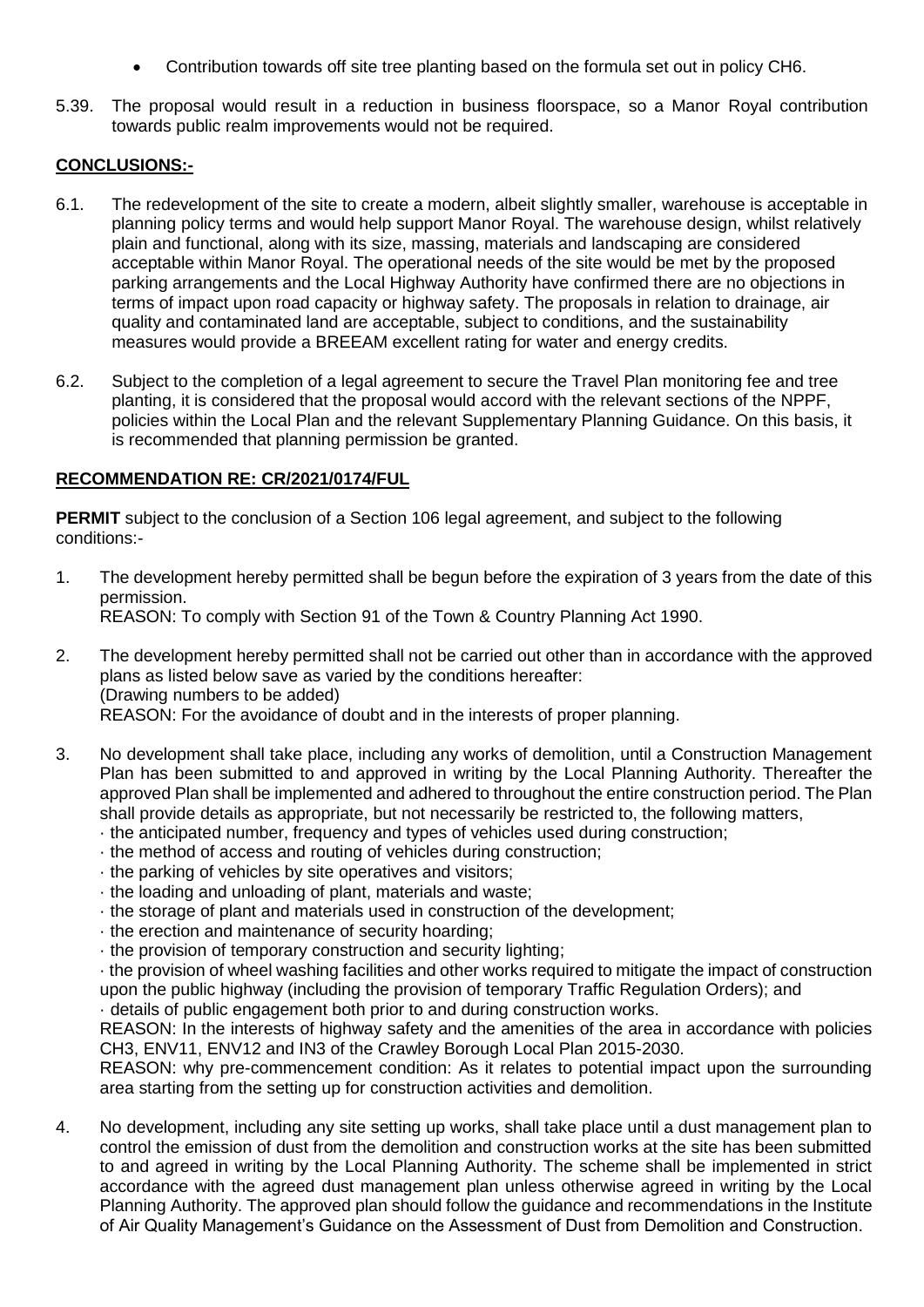REASON: In the interests of amenity in accordance with policies CH3 and ENV12 of the Crawley Borough Local Plan 2015-2030.

Reason why pre-commencement condition: As it relates to potential impact upon the surrounding area starting from the setting up for construction activities and demolition.

5. No development approved by this planning permission shall commence until a strategy to deal with the potential risks associated with any contamination of the site has been submitted to and approved in writing by the Local Planning Authority. The strategy will include the following components:

(1) A preliminary risk assessment which has identified:

- all previous uses;

- potential contaminants associated with those uses;

- a conceptual model of the site indicating sources, pathways and receptors; and

- potentially unacceptable risks arising from contamination at the site.

(2) A site investigation scheme, based on (1), to provide information for a detailed assessment of the risk to all receptors that may be affected, including those off site.

(3) The results of the site investigation and the detailed risk assessment referred to in (2) and, based on these, an options appraisal and remediation strategy giving full details of the remediation measures required and how they are to be undertaken.

(4) A verification plan providing details of the data that will be collected in order to demonstrate that the works set out in the remediation strategy in (3) are complete and identifying any requirements for longerterm monitoring of pollutant linkages, maintenance and arrangements for contingency action.

Any changes to these components require the written consent of the Local Planning Authority. The scheme shall be implemented as approved.

REASON: The proposed site is on a former engineering works with risk of contamination on the site and to ensure that the development does not contribute to, or is not put at unacceptable risk from, or adversely affected by, unacceptable levels of water pollution or contaminated land in accordance with Policy ENV10 of Crawley Borough Local Plan 2015-2030 and with paragraph 170 of the National Planning Policy Framework.

Reason why pre-commencement: This condition is required pre-commencement as it relates to how contamination will be investigated and remediated during demolition, construction and then during operation.

6. The development hereby permitted shall be carried out in accordance with the FPCR Arboricultural Method Statement and its Tree Protection Plan dated March 2021 submitted with the application. The tree protection measures set out within the report must be fully implemented prior to the commencement of site setting up activities or demolition and thereafter maintained for the duration of the construction works.

REASON: To ensure that the trees to be retained are not compromised during the construction of the development in accordance with policies CH2 and CH3 of the Crawley Borough Local Plan 2015-2030.

7. With the exemption of demolition, site preparation, drainage, foundation and structural works, development shall not take place unless and until a schedule of materials and finishes, including samples of such materials and finishes, to be used for external walls and roofs of the proposed building, including the glazing and cladding, have been submitted to and approved by the Local Planning Authority. The development shall thereafter only be constructed in accordance with the approved materials.

REASON: To enable the Local Planning Authority to control the development in detail in the interests of amenity in accordance with policy CH3 of the Crawley Borough Local Plan 2015-2030.

8. Development shall not commence until a Bird Hazard Management Plan has been submitted to and approved in writing by the Local Planning Authority. The submitted plan shall include details of:

- Monitoring of any standing water within the site, whether temporary or permanent; and

- Management of any flat/shallow pitched roofs on buildings within the site which may be attractive to nesting, roosting and "loafing" birds.

The Bird Hazard Management Plan shall be implemented as approved upon completion of the roofs and shall remain in force for the life of the building. No subsequent alterations to the plan are to take place unless first submitted to and approved in writing by the Local Planning Authority.

REASON: It is necessary to manage the site in order to minimise its attractiveness to birds which could endanger the safe movement of aircraft and the operation of Gatwick Airport and in accordance with policy IN1 of the Crawley Borough Local Plan 2015-2030.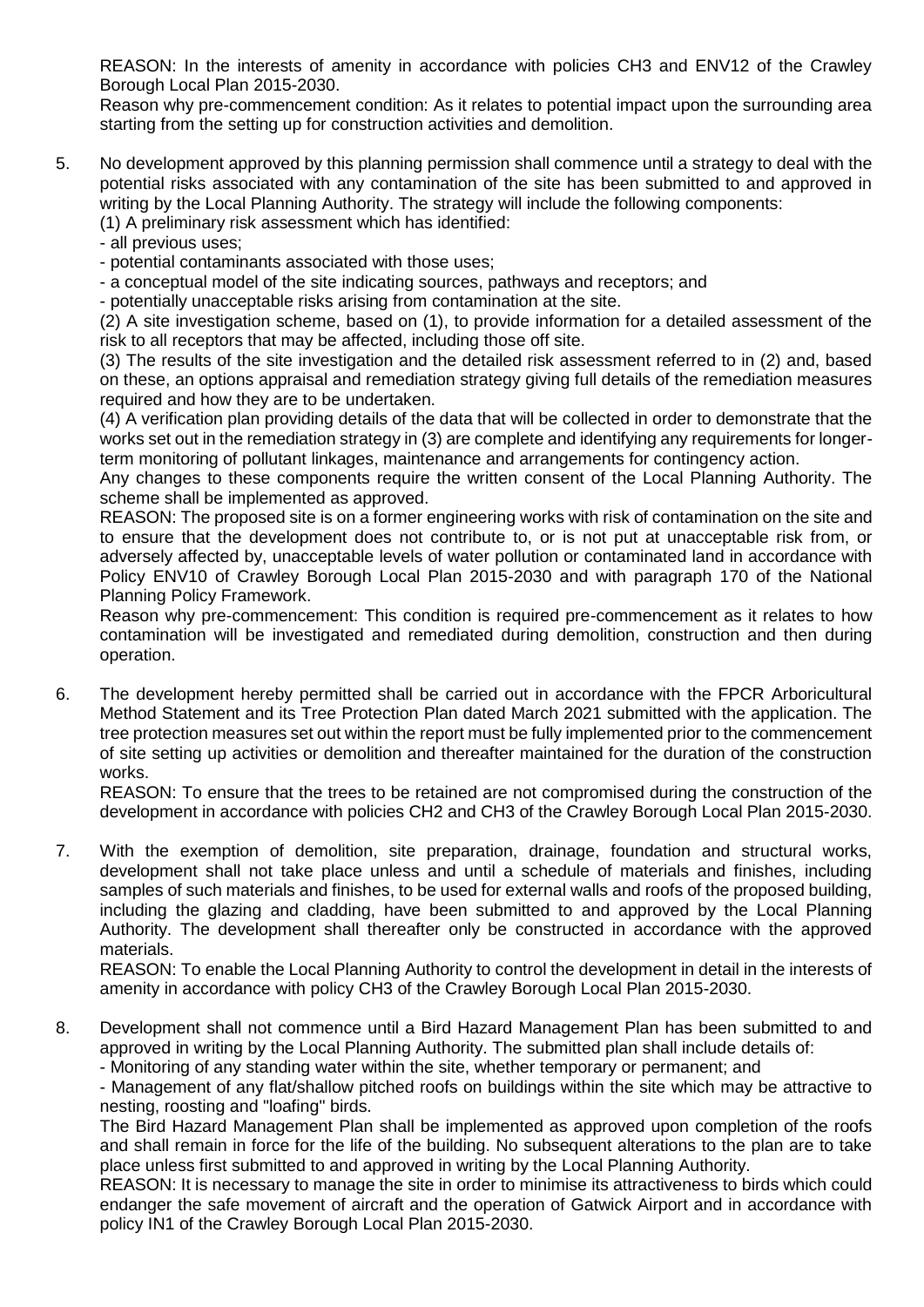Reason why pre-commencement condition: As it relates to potential aviation safety issues arising from drainage during and post construction.

9. No above ground development shall take place until full details of soft landscaping works have been submitted to and approved in writing by the Local Planning Authority. These details shall include: - The species, number and spacing of trees and shrubs

No subsequent alterations to the approved landscaping scheme are to take place unless submitted to and approved in writing by the Local Planning Authority. The scheme shall be implemented as approved. REASON: To avoid endangering the safe movement of aircraft and the operation of Gatwick Airport through the attraction of birds and an increase in the bird hazard risk of the application site.

10. No development, other than demolition, shall take place until details of the provisions referred to in the submitted Energy and Sustainability Strategy dated February 2021 to facilitate the connection of the development to a future District Energy Network in the vicinity have been submitted to and agreed in writing by the Local Planning Authority. The development shall be implemented in accordance with the agreed details.

REASON: In the interests of environmental sustainability in accordance with policy ENV7 of the Crawley Borough Local Plan 2015 and the Planning and Climate Change Supplementary Planning Document.

11. No solar panels shall be installed until details have been submitted to and approved in writing by the Local Planning Authority. The development shall not be occupied until the photovoltaics referred to in the submitted Energy and Sustainability Strategy dated February 2021 have been installed and made operational in accordance with full details that have first been submitted to and been approved in writing by the Local Planning Authority. The scheme shall be implemented as approved and no subsequent alterations to the approved scheme shall take place unless submitted to and approved in writing by the Local Planning Authority.

REASON: In the interests of environmental sustainability and to ensure the development does not endanger the safe movement of aircraft or the operation of Gatwick Airport through interference with communication, navigational aids and surveillance equipment and glare issues, in accordance with policies ENV6 and IN1 of the Crawley Borough Local Plan 2015-2030.

- 12. Within three months of the occupation of the development, a post-construction report shall be submitted to and agreed in writing by the Local Planning Authority verifying that the development has achieved the minimum Energy and Water standards for BREEAM 'Excellent'. REASON: In the interests of sustainable design and construction in accordance with policies ENV6 and ENV9 of the Crawley Borough Local Plan 2015-2030 and the Planning and Climate Change Supplementary Planning Document.
- 13. No piling shall take place until a piling method statement (detailing the depth and type of piling to be undertaken and the methodology by which such piling will be carried out, including measures to prevent and minimise the potential for damage to subsurface sewerage infrastructure, and the programme for the works) has been submitted to and approved in writing by the Local Planning Authority. Any piling must be undertaken in strict accordance with the approved piling method statement. REASON: The proposed works will be in close proximity to underground sewerage utility infrastructure,

which piling has the potential to damage or impact upon and in accordance with Policy IN1 of the Crawley Borough Local Plan 2015-2030.

- 14. The development hereby approved shall not be first occupied until details of the maintenance and management of the SuDS system have been set out in a site-specific maintenance manual and submitted to, and approved in writing, by the Local Planning Authority. The scheme shall subsequently be implemented and maintained in accordance with the approved details. REASON: This is a major development and the performance of the SUDS must be future proofed to avoid flooding within the development and subsequent flood and drainage problems off-site in accordance with Policy EN8 of the Crawley Borough Local Plan 2015 - 2030.
- 15. No part of the development shall be first occupied until such time as the existing vehicular access onto Manor Royal has been physically closed in accordance with plans and details submitted to and approved in writing by the Local Planning Authority. REASON: In the interests of road safety in accordance with policies CH3 and IN3 of the Crawley Borough Local Plan 2015-2030.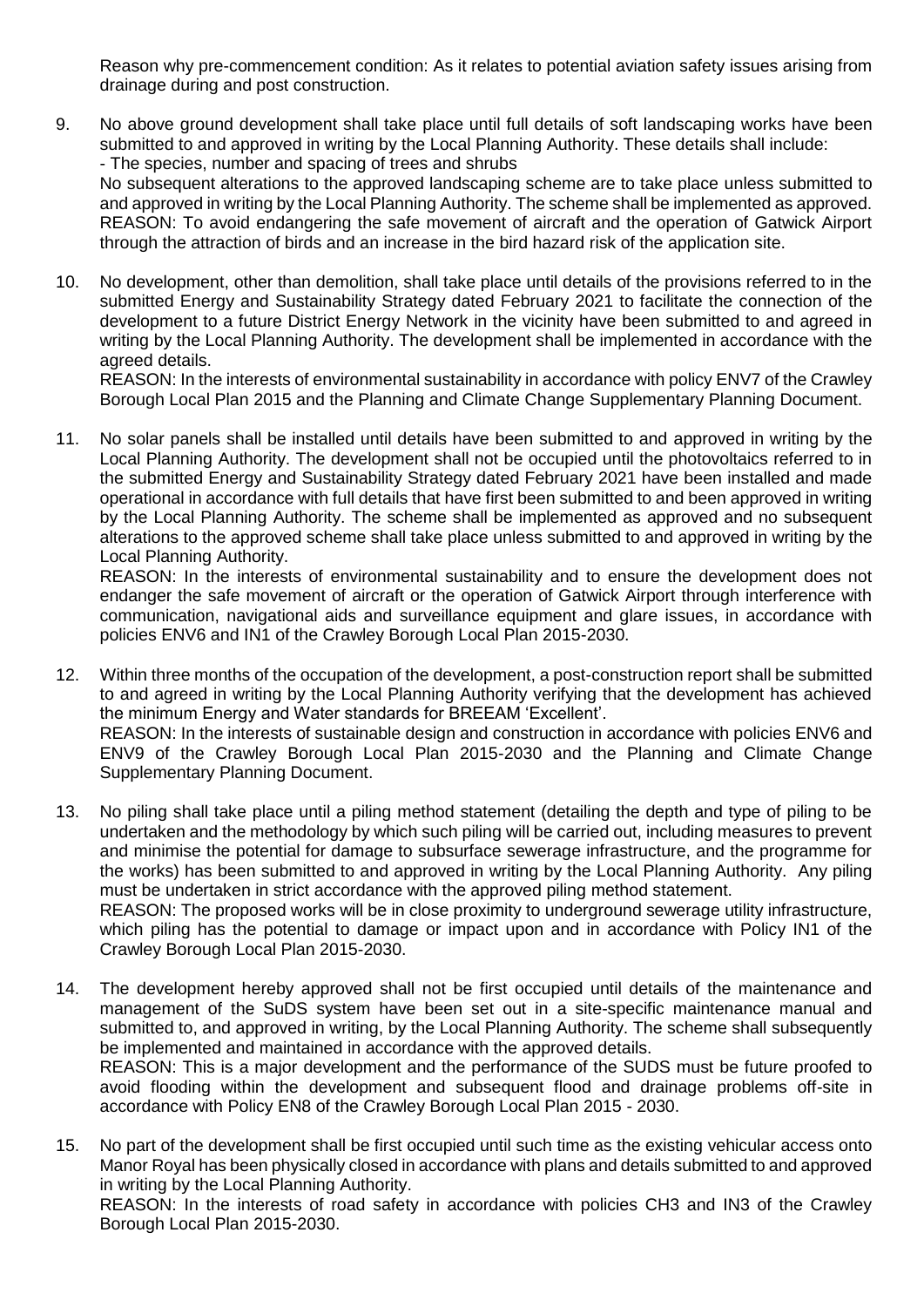- 16. Prior to the first occupation of the development hereby approved, the car, cycle, motorcycle and lorry parking serving the warehouse shall be constructed in accordance with the approved plans. Once provided, the spaces shall thereafter be retained at all times for their designated purpose. REASON: To ensure that adequate and satisfactory provision is made for the parking and manoeuvring of vehicles clear of all highways in accordance with policies CH3 and IN4 of the Crawley Local Plan 2015-2030 and the parking standards set out in the Urban Design Supplementary Planning Document.
- 17. No part of the development shall be first occupied until Electric Vehicle Charging spaces have been provided and made operational in accordance with plans and details submitted to and approved by the Local Planning Authority. REASON: To provide EVC charging points to support the use of electric vehicles in accordance with national sustainable transport policies and the relevant provision of the National Planning Policy Framework.
- 18. All planting, seeding or turfing comprised in the approved landscaping scheme shall be carried out in the first planting and seeding seasons following the occupation of the buildings or the completion of the development, whichever is the sooner, and any trees or plants which within a period of five years from the completion of the development die, are removed, or become seriously damaged or diseased shall be replaced in the next planting season with others of similar size and species, unless the Local Planning Authority gives written consent to any variation.

REASON: In the interests of amenity and of the environment of the development in accordance with Policy CH3 of the Crawley Borough Local Plan 2015 - 2030.

- 19. Upon the first occupation/commencement of use, the Applicant shall implement the measures incorporated within the approved travel plan. The Applicant shall thereafter monitor, report and subsequently revise the travel plan as specified within the approved document. REASON: To encourage and promote sustainable transport in accordance with policies CH3 and IN3 of the Crawley Borough Local Plan 2015-2030 and the National Planning Policy Framework.
- 20. Prior to the first occupation of the warehouse building hebery approved, a verification report demonstrating the completion of the works set out in the approved remediation strategy and the effectiveness of the remediation shall be submitted to and been approved in writing by the Local Planning Authority. The report shall include results of sampling and monitoring carried out in accordance with the approved verification plan to demonstrate that the site remediation criteria have been met. REASON: The proposed site is on a former engineering works with risk of contamination on the site and to ensure that the site does not pose any further risk to human health or the water environment by demonstrating that the requirements of the approved verification plan have been met and that remediation of the site is complete in accordance with Policy ENV10 of Crawley Borough Local Plan 2015-2030 and with paragraph 170 of the National Planning Policy Framework.
- 21. Notwithstanding the provisions of the Town and Country Planning (General Permitted Development) (England) Order 2015, including any future amendments, the proposed building hereby approved shall be used for storage and distribution (B8) use only and for no other purpose defined by the Town and Country Planning (Use Classes) Order 1987 (as amended), without the prior written consent of the Local Planning Authority.

REASON: To ensure that levels of parking provision and the appropriateness of other uses within the Manor Royal Main Employment Area can be properly assessed in accordance with policies CH3, EC2 and EC3 of the Crawley Borough Local Plan 2015-2030 and the parking standards within the Urban Design Supplementary Planning Document.

### INFORMATIVES

1. Within the boundaries of Crawley Borough Council the Control of Pollution Act 1974 is used to control noise from construction sites. Section 60 of the Act permits Local Authorities to specify the hours the noisy works are permitted.

The permitted hours for noisy construction work in the Borough of Crawley are a follows: 0800 to 1800 Monday to Friday and 0800 to 1300 on Saturday.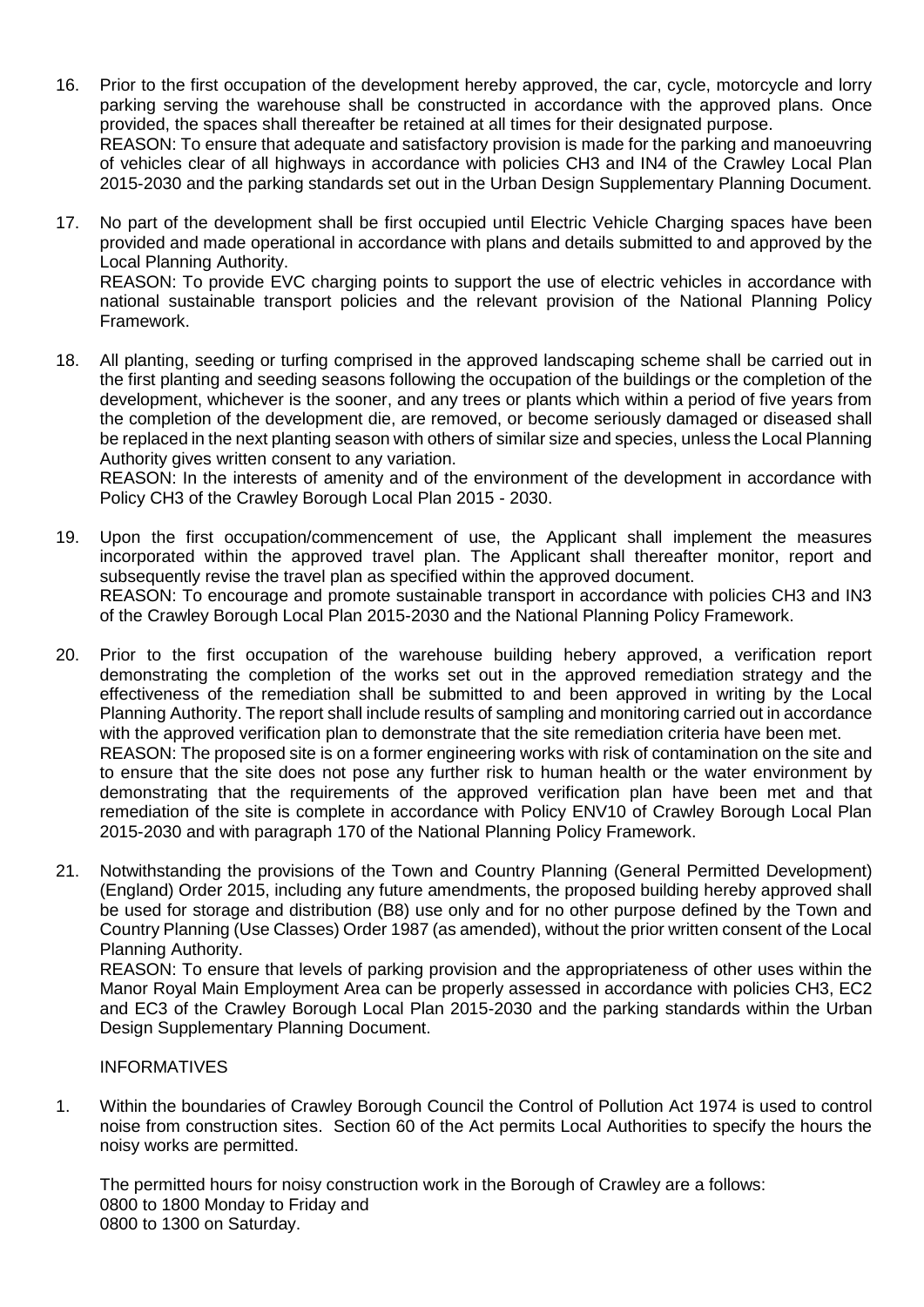With no noisy construction works taking place on Sundays, Bank Holidays, Public Holidays, Christmas Day, Boxing Day or New Years' Day.

The developer shall employ at all times the best practical means to minimise noise disturbance to nearby residents. All construction work practises shall comply with B.S. 5228 1:2009 'Code of practice for noise and vibration control on construction and open sites'.

Any exemptions to the above hours must be agreed with The Environmental Health Team in advance.

- 2. Given the nature of the proposed development it is possible that a crane may be required during its construction. We would, therefore, draw the applicant's attention to the requirement within the British Standard Code of Practice for the safe use of cranes, for crane operators to consult the aerodrome before erecting a crane in close proximity to an aerodrome. Gatwick Airport requires a minimum of four weeks' notice. For crane queries/applications please email: lgwcranes@gatwickairport.com. Details of the crane process can be found in CAP1096 'Guidance to Crane Operators on Aviation Lighting and Notification' available at www.caa.co.uk.
- 3. A Groundwater Risk Management Permit from Thames Water will be required for discharging groundwater into a public sewer. Any discharge made without a permit is deemed illegal and may result in prosecution under the provisions of the Water Industry Act 1991. Thames Water would expect the developer to demonstrate what measures he will undertake to minimise groundwater discharges into the public sewer. Permit enquiries should be directed to Thames Water's Risk Management Team by telephoning 020 3577 9483 or by emailing trade.effluent@thameswater.co.uk. Application forms should be completed online via www.thameswater.co.uk (Please refer to the Wholesale; Business customers; Groundwater discharges section).
- 4. The applicant is advised that this site falls within the area covered by Southern Water plc. For your information, contact details are Southern Water, Southern House, Yeoman Road, Worthing, West Sussex BN13 3NX (Tel: 0845 278 0845).
- 5. The applicant is required to obtain all appropriate consents from West Sussex County Council, as Highway Authority, to cover the off-site highway works. The applicant is requested to contact The Implementation Team Leader (01243 642105) to commence this process. The applicant is advised that it is an offence to undertake any works within the highway prior to the agreement being in place.
- 6. The applicant is encouraged to engage with Manor Royal BID regarding the ReEnergise Manor Royal Onsite Renewable Energy Project, sustainable travel initiatives and other ongoing initiatives in the area.
- 1. NPPF Statement

In determining this planning application, the Local Planning Authority assessed the proposal against all material considerations and has worked with the applicant in a positive and proactive manner based on seeking solutions where possible and required, by:

• Providing advice in a timely and manner through pre-application discussions/correspondence.

• Liaising with consultees, the applicant and the agent and discussing the proposal where considered appropriate and necessary in a timely manner during the course of the determination of the application.

• Seeking amended plans/additional information to address identified issues during the course of the application.

This decision has been taken in accordance with the requirement in the National Planning Policy Framework, as set out in article 35, of the Town and Country Planning (Development Management Procedure) Order 2015.